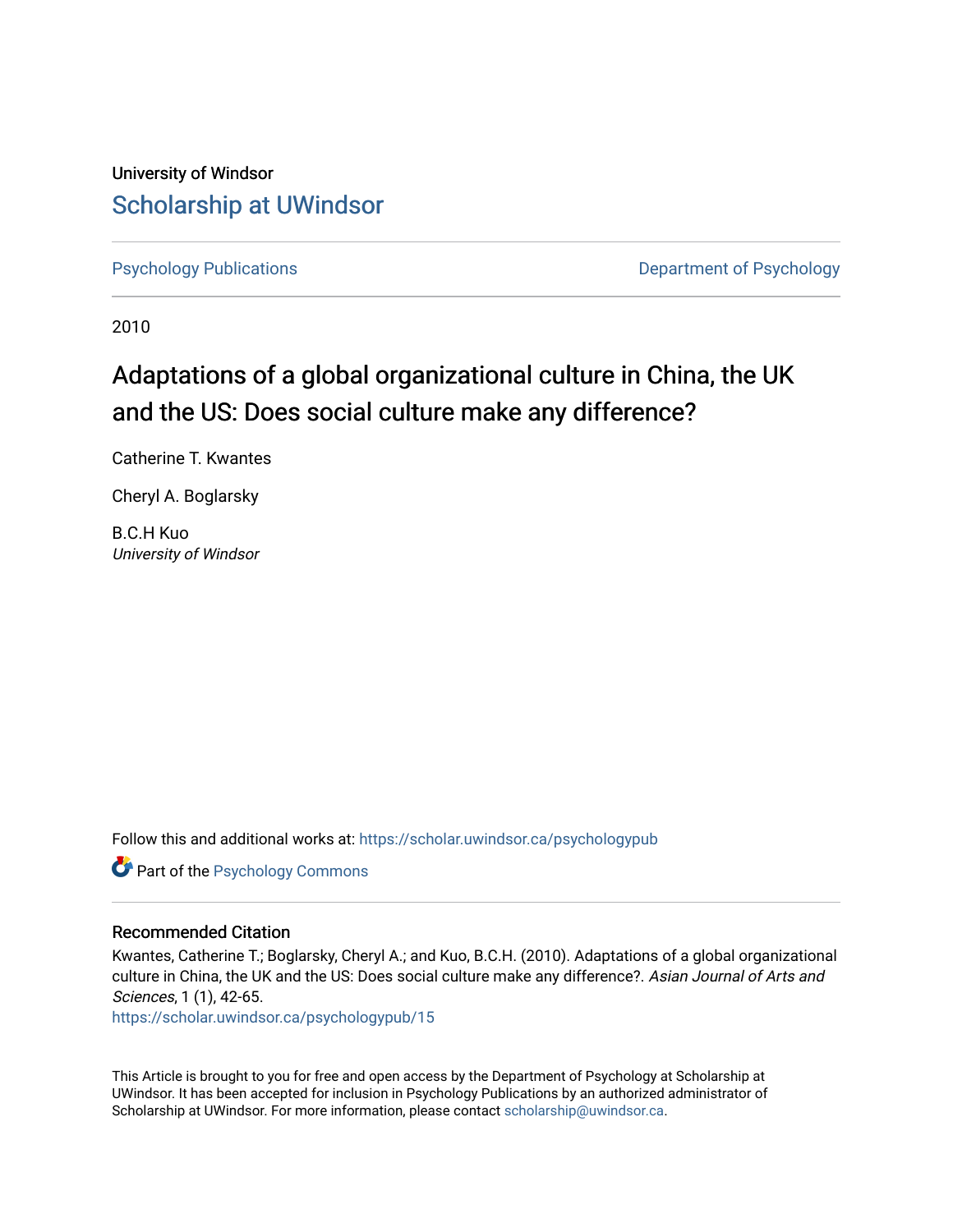# **Adaptations of a Global Organizational Culture in China, the UK and the US: Does Social Culture Make Any Difference?**

CATHERINE T. KWANTES<sup>1,\*</sup>, CHERYL A. BOGLARSKY<sup>2</sup> AND BEN C. H. KUO<sup>1</sup> 1 *Department of Psychology, University of Windsor, Canada* <sup>2</sup> *Human Synergistics, Inc.*, *USA*

#### **ABSTRACT**

This research examined the extent to which organizational subunits of a single organization adapted the organizational culture to different social cultural contexts, and the implications of such adaptations on individual level outcomes. Patterns of observed organizational culture significantly differed in Hong Kong compared to the US and the UK, although most differences were in degree rather than in kind. Respondents indicated no significant differences in job satisfaction, role clarity, stress, turnover intentions or motivation although respondents from Hong Kong reported significantly higher role conflict. Individuals from the UK indicated a higher turnover intention.

*Key words:* organizational Culture, Social Culture, Turnover.

#### **1. INTRODUCTION**

Industrial and organizational psychology has become increasingly interested in the effect of social cultural contexts on work attitudes and behaviours. This follows, in part, from the rapid growth of international management associated with an increasingly complex and global business environment (Adler, 1997; Robert, Probst, Martocchio, Drasgow & Lawler, 2000). Central to the challenges organizations that operate across national boundaries face is the challenge of finding a balance between standardization across these borders and responsiveness to circumstances that are unique within borders. This is especially true for managing organizational culture. For example, in the past number of years, more and more multinational enterprises (MNEs) headquartered in western countries have moved part of their operations to China. Managing organizational cultures across such disparate social cultural contexts poses unique challenges. The Chinese social cultural context, for example, places higher value on group orientation than western cultures (Hofstede, 2001; House, Hanges, Javidan, Dorfman & Gupta, 2004). Imbedded relationships are important in the Chinese concepts, with supervisor-subordinate relationships characterized by loyalty (Cheng, Jiang  $\&$ Riley, 2003) and the uniquely Chinese cultural construct of guanxi (Chow & Ng, 2004). This research addresses the challenges of managing organizational culture in multiple social cultural contexts by examining the organizational culture of three industrial sites of one large, multinational organization: Hong Kong, the United Kingdom, and the United States, assessing which aspects of organizational culture

1

<sup>∗</sup> Corresponding author. E-mail: ckwantes@uwindsor.ca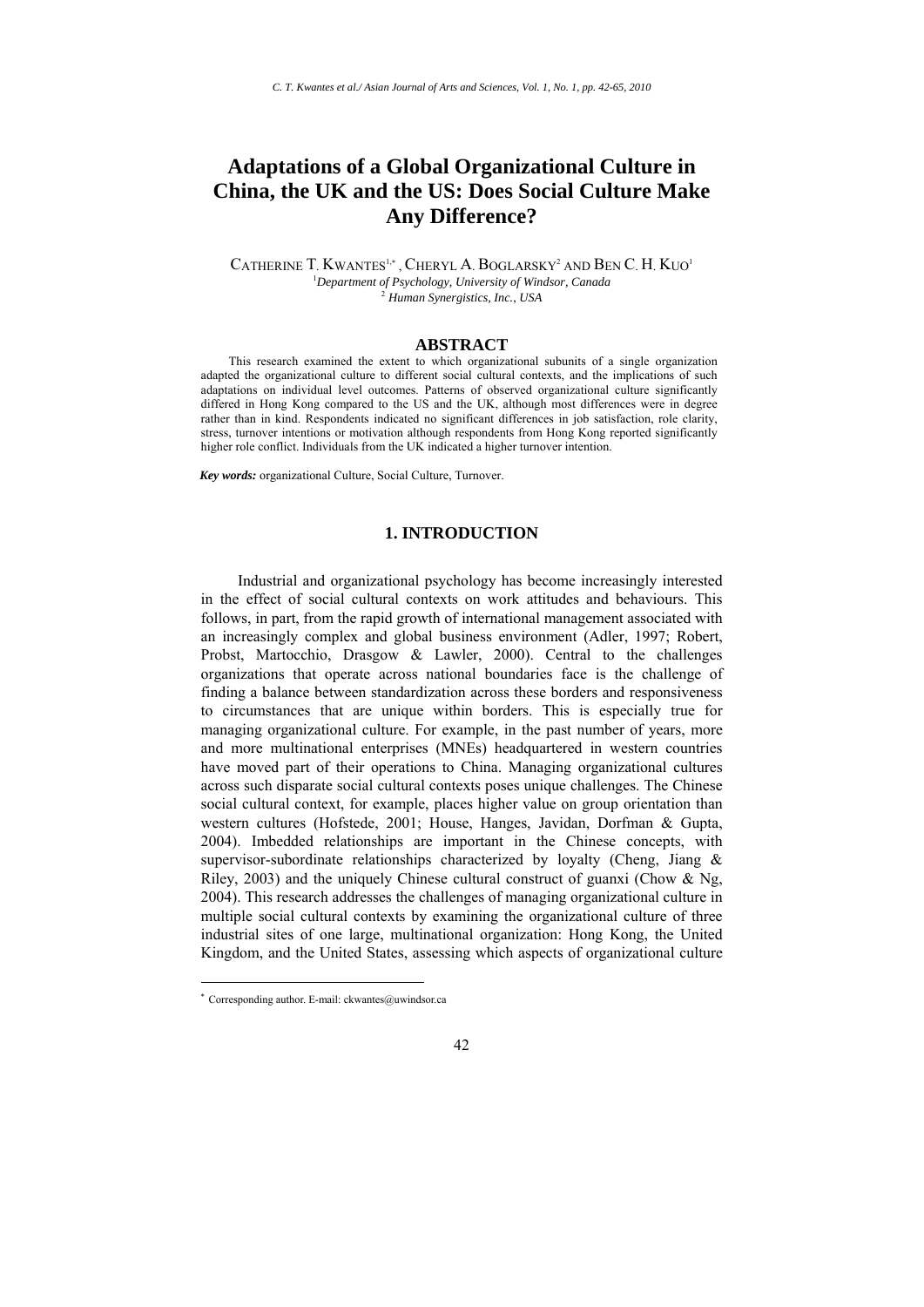are similar and which differ across these contexts. In order to understand the degree to which these differences may be adaptive, individual level outcomes related to organizational culture in each of these locations are also examined.

Systems theory suggests that the environment within which organizations operate is an important agent in determining intra-organizational phenomenon (e.g., Tracy & Swanson, 1993; Vancouver, 1996; Kwantes, 2003). From this perspective, organizational culture can be seen as a means by which organizations integrate internal processes in order to survive in the external environment. Thus, the larger context within which an organization exists has a large effect on the specific organizational culture itself. One of the most pervasive contextual effects is arguably social culture, as it plays a large role in employee attitudes, beliefs (Leung, et al., 2002), behaviors (Triandis, 1994), and values (Schwartz, 1994; Hofstede, 2001).

Culture at the social level has been variously termed national culture and social culture. The reference to a national culture results from a focus on shared experiences, meanings, and beliefs that may be found within the borders of a single nation, or nation state. The shared experiences, symbols and artefacts of those who share membership in a political entity or nation, are considered to be the basis on which one culture can differ from another. Social culture, on the other hand, refers to the shared experiences, meanings and beliefs without referring to politically defined geographic boundaries as the basis for culture membership and is more heavily dependent on the extent to which social interactions occur. We have opted to use the term "social culture" in this paper in recognition of the fact that, while some common characteristics may exist in any given national context, individuals within that context may endorse characteristic values and beliefs to varying extents.

A recent approach to understanding the interaction between social and organizational culture is to view it as either convergent or divergent. The convergent approach to understanding the interaction suggests that, since all organizations have similar functions that must be managed, the management of these functions transcends social culture, as industrialized societies converge in their approaches to managing common industrial functions (McGaughey & De Cieri, 1999). The divergent approach, on the other hand, highlights the fact that organizations exist within a social milieu, and that factors unique to an organization's context are likely to have a strong effect on the organization and its members. As McGaughey and De Cieri note, "the divergence hypothesis postulates that the form and content of functional specialization that develops with growth would vary according to [social] culture" (p. 237). Kelley, MacNab and Worthely (2006) suggest that a third approach, crossvergence, may also occur. This approach results in a new value set being formed that is different from both the values of the social culture and values from the organization related to "ideology, policy and trends" (p. 70).

Consistent with a convergent approach, developing and maintaining a global corporate culture is important in establishing the identity of an organization, and there must be some consistency across all locations, even across national boundaries, for this identity to exist. Yet, and consistent with a divergent approach,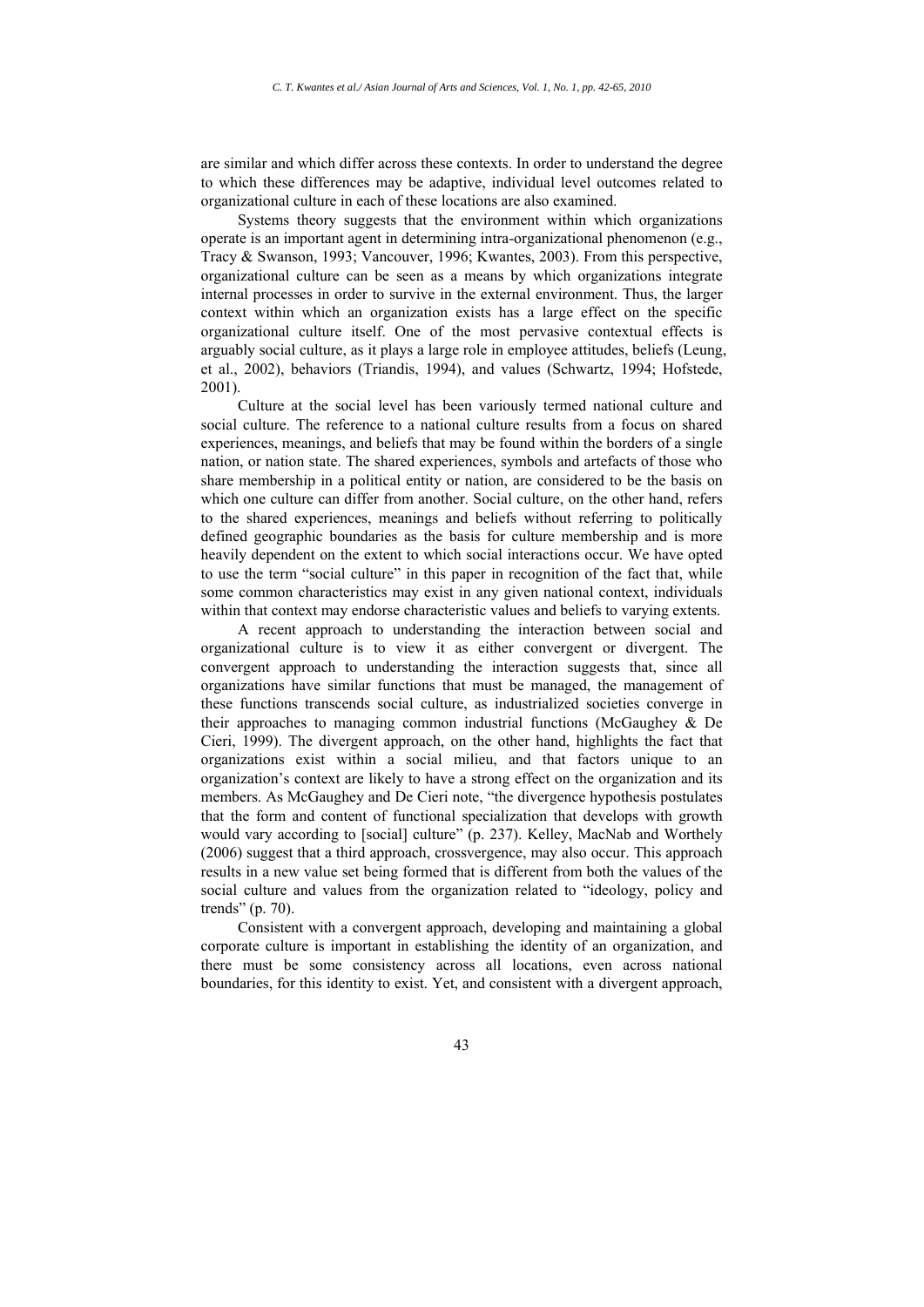employees bring many aspects of social culture to the workplace as an integral part of who they are, even if they work for a foreign-based company. Therefore, any organizational culture must also be sensitive to both the greater context within which it operates and the needs of its employees from that context. Finding the right balance, or blend, of convergent and divergent approaches to organizational culture within all units of a multinational enterprise can be a challenge.

# **2. THEORETICAL BACKGROUND AND HYPOTHESES**

#### **2.1 Organizational Culture**

Organizational culture has been defined as relatively stable beliefs, attitudes and values that are held in common among organizational members (Williams, Dobson & Walters, 1993), shared normative beliefs and shared behavioral expectations (Cooke & Szumal, 1993; 2000), or a particular set of values, beliefs and behaviors that characterize the way individuals and groups interact in progressing toward a common goal (Eldridge & Crombie, 1974). Organizational culture has been researched qualitatively (e.g., Martin, 2002; Rosen, 1991; Sackmann, 1991) as well as quantitatively (e.g., O'Reilly, Chatman & Caldwell, 1991; Ashkanasy, Broadfoot & Falkus, 2000) and plays a central role in understanding organizational behavior.

The importance of organizational culture, and therefore the importance of managing it in order to balance global and local effects appropriately, rests in the fact that organizational culture has been linked with leadership and employee effectiveness (Kwantes & Boglarsky, 2007), productivity (Dolan & Garcia, 2002; Denision & Mishra, 1995; Schneider, 1995; Marcoulides & Heck, 1993), and satisfaction (Fey & Denison, 2003).

Most discussions and definitions of organizational culture implicitly refer to it as basically a group-level phenomenon. Yet, at the individual level, organizational culture is also reflective of individual sense-making efforts of employees, as it reflects how individuals within a given culture try to make sense of how the organization operates (Harris, 1994) and may be referred to as perceived organizational culture. It is at this individual level of the sense-making process that social cultures exert a strong effect on organizational culture, as individuals bring their learned assumptions to judgements and decisions in the work environment (Aycan et al., 2000). Recent emphasis on cross-cultural and cross-national research has resulted in numerous findings regarding ways in which social cultures differ and the impact these differences in national contexts have on organizational culture (Kwantes & Boglarsky, 2006) and specific aspects of work-related attitudes and behaviors (e.g. Chen & Francesco, 2000; Vandenberghe, 1999). Additionally, the interaction between social and organizational cultures has been shown to affect the perceptions, attitudes and behaviors of employees (Kwantes & Boglarsky, 2003; Kwantes, Arbour & Boglarsky, 2007). This may be seen most clearly during times of change. Herguner and Reeves (2000), for example, conducted a longitudinal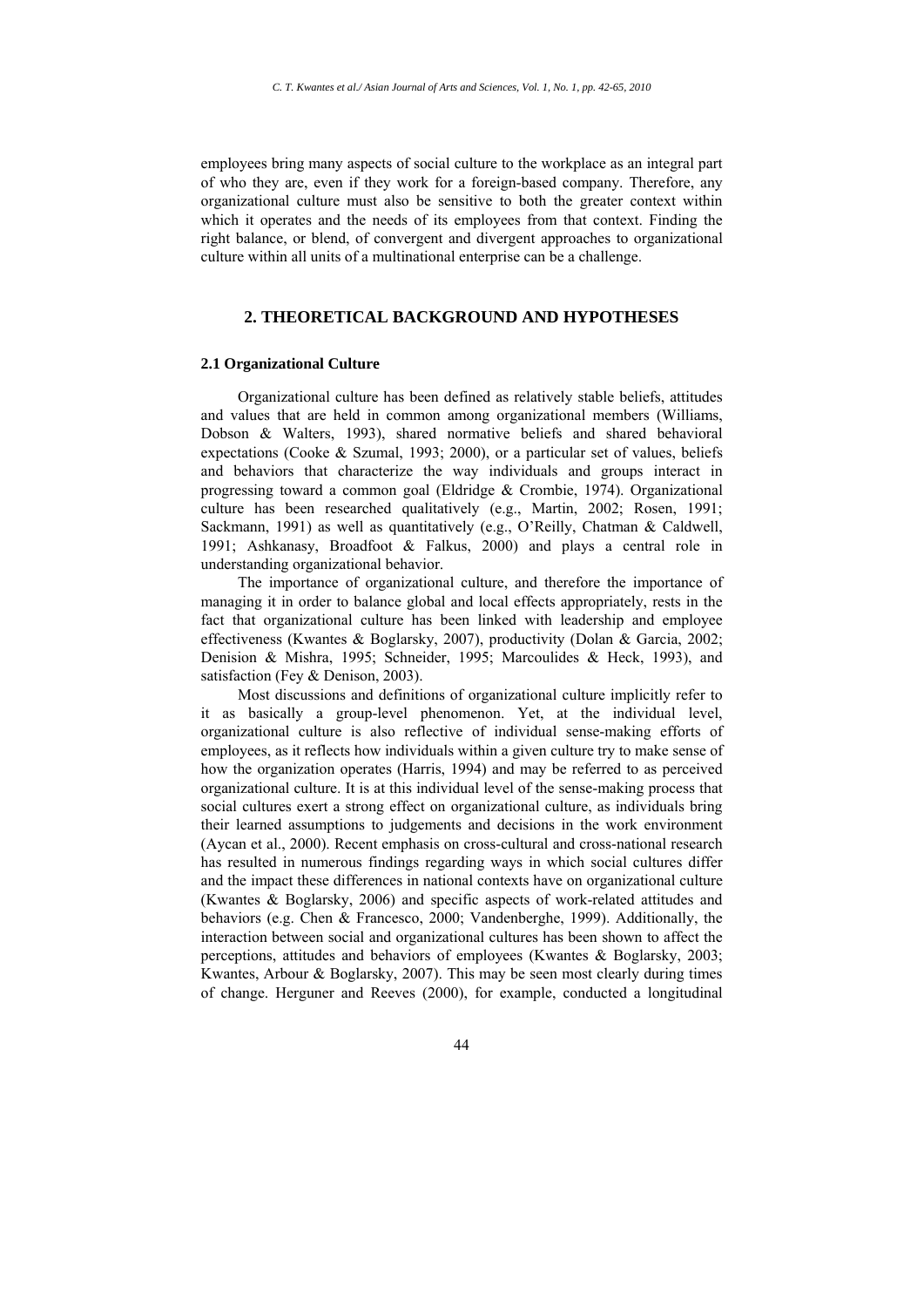study of organizational culture change in a higher education context in Turkey. From data gathered through surveys and interviews the authors concluded that, in their sample, the influence of social culture exerted a strong effect on how organizational members responded to change. The Total Quality Management initiatives made by the organization in order to effect an organizational culture change resulted in an organizational culture that was not always consistent with social culture characteristics. They noted that the TQM effort enhanced individualism and reduced power distance in the organization, relative to the cultural norms of the Turkish nations. Furthermore, when the initiative concluded management reverted to a management style that was more in tune with social cultural norms.

Other research highlights the interactive effect of social and organizational cultures on organizational initiatives and practices. Manwa and Black (2002) examined organizational culture in Zimbabwean banks, and suggested that organizational and social cultures interact to restrict female access to the upper levels of management in Zimbabwe. Khilji (2003) compared human resources management practices and policies at both local and multinational organizations in Pakistan, and found that both the parent companies of multinational firms and the local culture of Pakistan had an influence on the organization. In these multinational organizations, even though some policies remained identical to those of the parent companies, the actual practices differed due to cultural norm differences between the parent company's culture and the local culture. Kwantes and Boglarsky (2007) examined the extent to which national culture context affected employee perceptions of the link between organizational culture and both leadership and personal effectiveness in six countries. They found that organizational cultures that promote individual employee satisfaction and fulfilment were viewed as most strongly linked to effectiveness in all national contexts, but that perceptions of the relationship between effectiveness and other aspects of organizational culture were affected by the context within which employees worked. American employees, for example, viewed organizational cultures that support quick and decisive action as more supportive of leadership effectiveness than did employees from the other countries.

#### **2.2 Multinational Enterprises**

Hennart (2001) defines multinational enterprises (MNEs) as "private institution[s] devised to organize, through employment contracts, interdependencies between individuals located in more than one country" (p. 127) and points out that MNEs exist because they are the most efficient organizational form for a given business. This transactional cost approach to understanding MNEs further suggests that the benefit of this form of organization exists only to the extent that it is more efficient to manage the business across multiple national boundaries than within a single boundary. Understanding the balance between global and local forces on the development and maintenance of organizational culture, therefore, is important to understanding the degree to which an MNE can function efficiently. MNEs are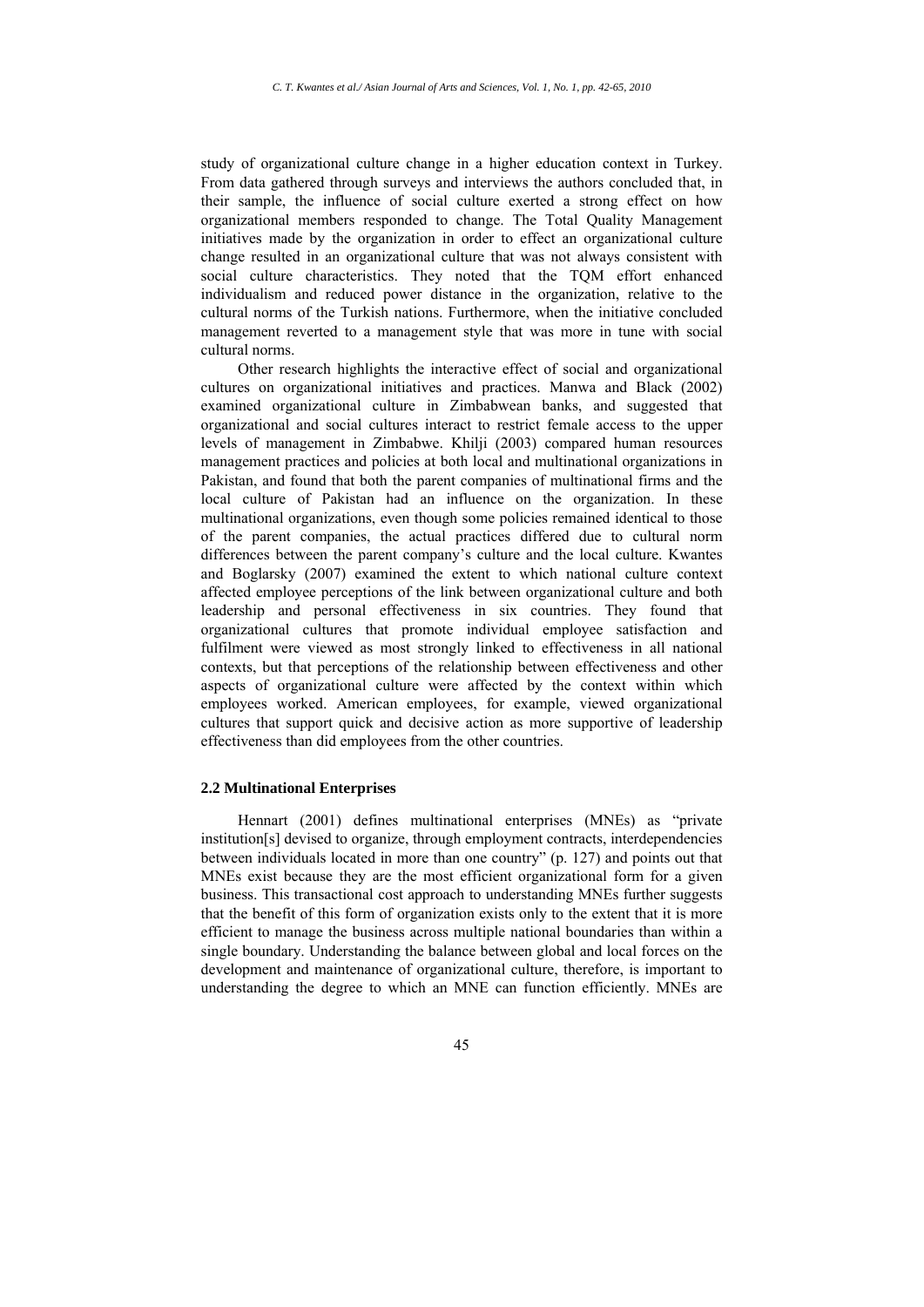unique in that each different locale within the enterprise blends the social cultural influences of that particular context with the shared goals of one organization, and the necessity of functioning smoothly as units of a single, global entity. In examining facets of organizational culture across multinational contexts, however, it is clear that more than behavior is involved and needs to be taken into account. Geppert (2003), for example, points out that sense-making in the MNE often involves synthesizing both the global and the local contexts for individual employees. In discourse analysis research conducted in the lifts and escalator industry, Geppert found evidence that a shared industry and organization provided some convergence in sense-making, but that local, national and social contexts still had a very strong and deep effect on individual sense-making.

A certain degree of convergence seems likely. McGaughey and De Cieri (1999) point out that both industrialization and globalization have resulted in some similarities across all cultural boundaries. They argue that the nature of industrialization supports particular organizational structures, and that the forces of industrialization override any specific cultural forces. In addition, globalization forces such as electronic communication, ease of travel and increasing interdependence among geographically disperse organizations have contributed to certain commonalities in all organizations. Sethi (1999) noted that many organizations, including MNEs, have formalized codes of conduct that are expected to govern employees' behavior, regardless of the national context within which the employee actually works. Kelley et al. (2006) provide the example of Hong Kong's history of strong ties with the West as a situation that has promoted convergence in ideas between the two cultures. This convergence in ideas can be expected to result in convergence between organizational cultures in the two areas as well. Organizations, by necessity then, will have some similar aspects of organizational culture that can be found in each of their locations, regardless of where those subunits are located (McGaughey & De Cieri, 1999).

There are also forces that promote a divergence between social and organizational cultures. This has typically been the prevailing view in organizational literature, starting with the work of Hofstede (1980). In their examination of banking sectors in Hong Kong, Taiwan, and the United States, Kelley et al. (2006) point out that the same economic, political and institutional ties that promoted convergence between Hong Kong and the United States also promoted a degree of divergence between Hong Kong and the People's Republic of China (PRC), resulting in weaker cultural similarities between the two countries. Different societies have different historical, political and economic situations, and the divergent perspective suggests that these perspectives have influenced prevailing values and beliefs among groups of people that are long standing, deeply ingrained and resistant to change. These values and beliefs in turn influence how employees make sense of their organization and how organizational events are interpreted.

#### **2.2 Models of Organizational Culture at Local Levels**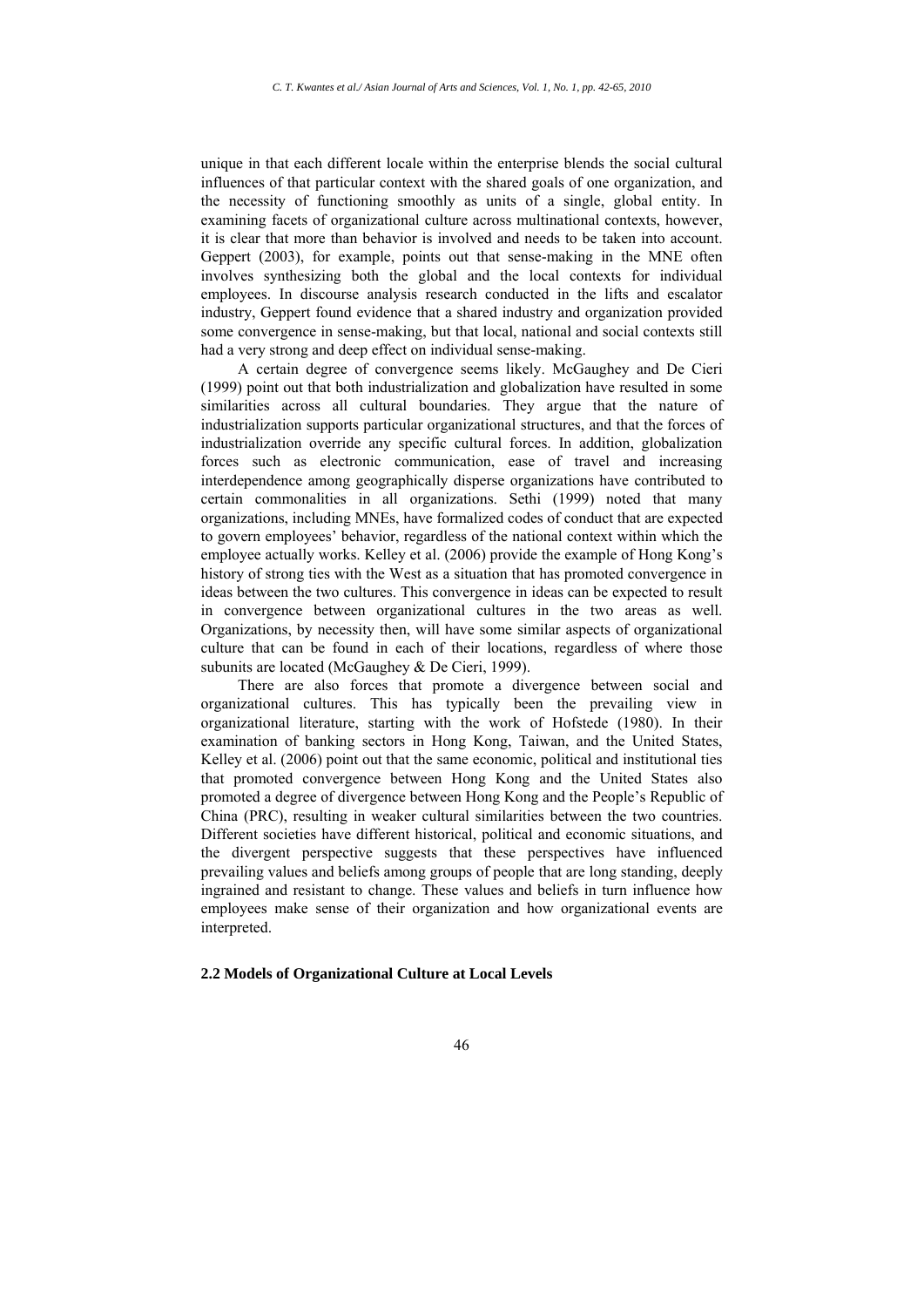Bartlett and Ghoshal (1998) suggest that there are three models which describe the degree to which the social or organizational culture of a MNE's headquarters affects organizational culture at the local level. The first model was developed on the practices of Japanese companies, where control over subsidiaries tends to be very centralized. In this case, local organizational cultures tend to be highly reflective of the organizational culture of the headquarters of the organization. The second model was termed socialization, developed from the management styles and practices of European multinational organizations, where localization is emphasized, along with intentional attempts to be sensitive to local norms and behavioral expectations. This model results in organizational cultures at the local level bearing a resemblance to the organizational culture at the headquarters only to the extent to which the national contexts are similar. The third model, formalization, was built on the American management style. According to Bartlett and Ghoshal, American organizations tend to set formal policies and practices at headquarters, and then expect that these policies and practices will be adhered to in local subsidiaries as well. This approach is somewhat more flexible than the centralized approach, yet more structured than the socialization approach. Some evidence supports the existence of these three models and further indicates that the model of organizational culture used in an MNE does, indeed, have an effect on local organizational behavior. For example, Couto and Vieira (2004) found that the management style used by Japanese organizations did differ significantly from that of American and European organizations in their sample, and that these styles had a strong effect on the research and development activities of the subsidiaries of organizations they examined, with R&D functions occurring more frequently at the local level for American and European organizations, and more frequently at the headquarter level for Japanese organizations. These models may therefore be useful in understanding which culture (organizational or social) employees turn to in order to make sense of their experiences in the organization, why certain aspects of organizational culture are affected more by local social culture than others, and how this adaptation affects employee behavior in organizations.

# **3. THE CURRENT RESEARCH**

#### **3.1 Background**

For this research, we examined three units of one American multinational enterprise – these units were located in the United States, the United Kingdom and Hong Kong. While the social cultures of the United States and the United Kingdom share a number of similarities, and despite the convergence phenomenon noted by Kelley et al. (2006), the Chinese culture in Hong Kong is considerably different from these social cultures on a number of dimensions (Hofstede, 2001; Yang, 1992). Furthermore, as the organization was headquartered in the United States, and based on typical American practices, we assumed that the formalization model of organizational culture management was used by the MNE. Previous research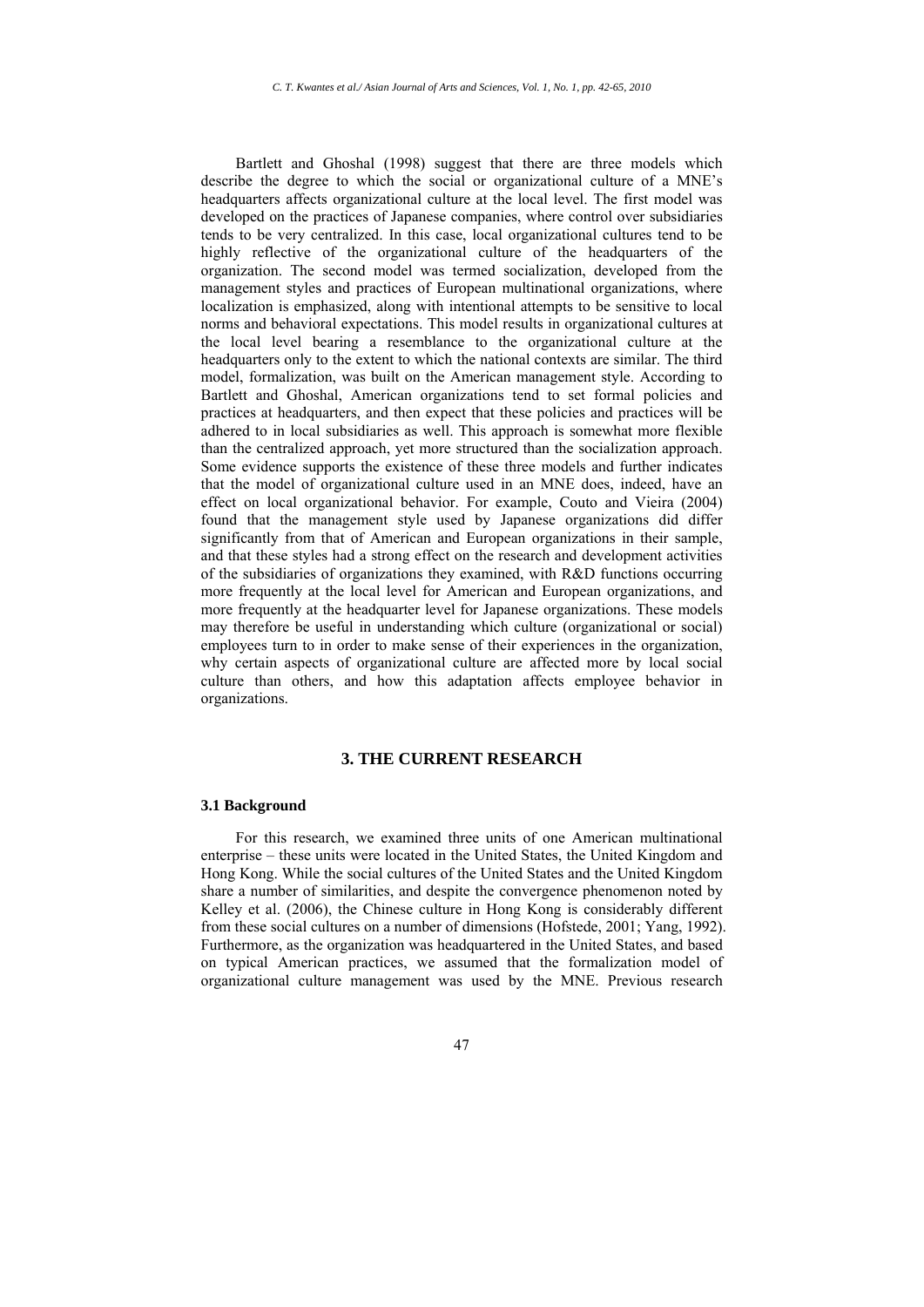suggests that the extent of differences between cultures may be more of a pivotal factor in determining specific organizational strategies than any specific cultural factors themselves (Hennart & Larimo, 1998). Therefore it was expected that most local adaptations would occur in the Chinese context of Hong Kong rather than in the Western contexts of the United Kingdom and the United States.

Further, accumulative evidence has linked typical Chinese organizational structures to the distinctiveness of its cultural orientation (Smith & Wong, 1996), particularly as it relates to the Confucian social ideology (Chinese Culture Connection, 1987; Hofstede, 1980). As an outgrowth of this cultural perspective, familism, nepotism, paternalism, personalism, and face saving are concepts that have been used to describe the collective nature of organizational behaviors in the Chinese context (Smith & Wang, 1996; Redding & Wong, 1986). Redding and Hsiao (1990), additionally identified filial piety, collectivism and strong work ethic as the unique cultural driving forces behind successful overseas Chinese entrepreneurs from Hong Kong and Taiwan.

In line with calls to examine both convergence and divergence simultaneously (Khilji, 2002), both aspects of the interaction between social and organizational cultures were taken into account. For example; research has indicated that employees' ideal organizational culture (i.e., the extent to which members ideally should exhibit the behavioral styles to maximize individual and organizational effectiveness) usually emphasizes a preference for behaviors that maximize employee participation, goal setting and individual growth across social cultural contexts. In the U.S., Australia, Canada, New Zealand and the U.K., employees have indicated that an organizational culture characterized by strong self-actualizing and self-determination behaviors, moderate to weak levels of managing work relationships and weak levels of managing how one approaches one's tasks in order to keep one's job secure by is preferred (Szumal, 2001). In non-Anglo countries (e.g., Latin Europe, Latin America and East Asia), organizational cultures with high levels of participation, goal setting and individual growth behaviors are still seen as ideal, however higher levels of the aspects of organizational culture where one must manage relationships and tasks in a protective manner are considered more acceptable than in the Anglo countries (Cooke & Szumal, 2000).

#### **3.2 Hypotheses**

The formalization model of organizational culture suggests both commonalities and differences in local variations of an organizational culture, based on the specific social cultural context of an organizational unit. Since the MNE is headquartered in the US, and that the social cultures of the United States and the United Kingdom are more similar to each other than to Hong Kong Chinese culture, it is expected that the organizational culture as perceived and experienced by employees in the United States and the United Kingdom will be more similar to each other and the Hong Kong Chinese employees' perception and experience of their organizational culture will be distinctly different from that of employees in the United States and the United Kingdom. Previous research with indigenous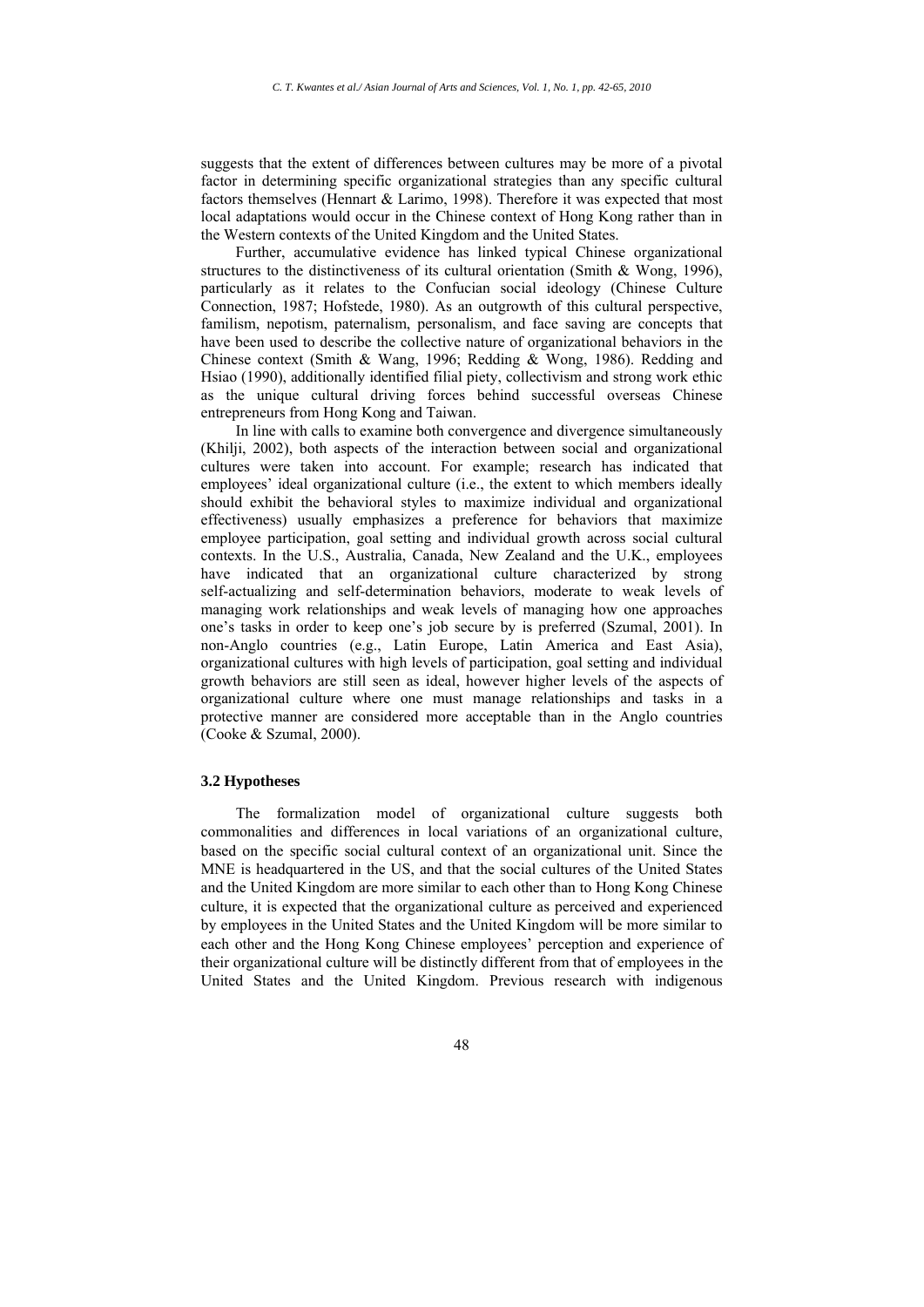organizations (Kwantes & Boglarsky, 2006) suggests that organizational cultures in Hong Kong reflect a stronger emphasis on aspects of organizational culture that promote attention to security-enhancing behavioral norms, in that the members are lead to focus on what people are doing (e.g., competing tasks, conforming) rather than how people are doing (e.g., complementary tasks, creativity). We expect that the same emphasis will occur in a unit of an MNE, and that this difference will be distinct to the unit from Hong Kong (Hypothesis 1).

H1: The organizational unit in Hong Kong will be perceived as having an organizational culture with a stronger emphasis than the British or American units on performing tasks than on how those tasks are performed.

Since the responses come from a single organization in three national contexts, with American management practices in place, it is expected that there will be both similarities and differences in the perceived organizational culture, reflecting convergence and divergence in the balance of two contexts: global and local cultures. As this pattern of similarities and differences is expected to reflect facets of the common, global, organizational culture with unique variations due to the local sociocultural environment, it is expected that the unique variations will be adaptive, and therefore reflective of the national cultural context. Specifically, we expect that, in each national context, overall there will be more positive than negative individual outcomes, even if some variation of organizational cultures occurs (Hypothesis 2).

H2: Despite variations in perceptions of organizational culture, individual level outcomes will be more positive than negative across all three national samples.

#### **4. METHOD**

#### **4.1 Participants**

<u>.</u>

Employees from one multinational organization, which manufactured promotional plastic games and other products, headquartered in the United States (*n*  $= 105$ ), and with similar units in the United Kingdom ( $n = 106$ ), and Hong Kong (*n*)  $= 76$ ) were selected from a larger population of employees whose responses to the *Organizational Culture Inventory*<sup>®1</sup> (OCI®) were scored by the publisher of the inventory between 1996 and 1999. Respondents in the United States and the United Kingdom predominantly identified themselves as White/Caucasian (United States: 68.4%, United Kingdom: 85.7%) while those in Hong Kong predominantly identified themselves as Asian (88.9%). In the United States, the next largest ethnic groups were Black/African American (3.4%) and Hispanic (3.4%). In the United Kingdom, Asians comprised the next largest group (3.9%), while in Hong Kong, no other ethnic group comprised more than 2% of the sample. Each of the three national groups had the same modal level of education (Bachelor's degree). In the United States, 51 identified themselves as female, and 39 as male, while in Hong

 $1$  Organizational Culture Inventory $\circledR$  is a registered trademark of Human Synergistics International.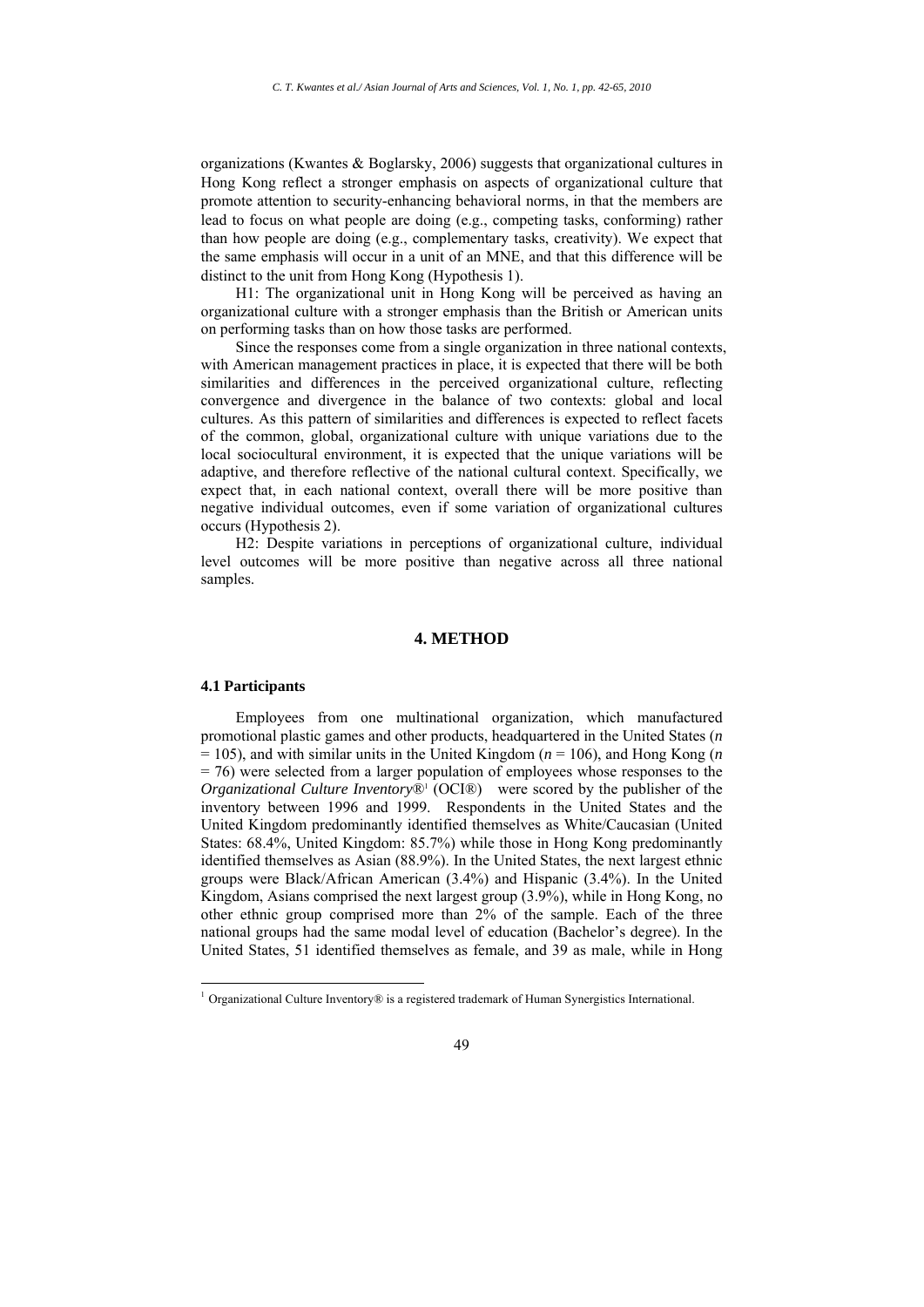Kong, 31 identified as female and 52 as male, and in the United Kingdom, 58 identified as female and 44 as male. Due to the archival nature of the data no other demographic information was available.

#### **4.2 Measures**

1

*Organizational culture.* The *Organizational Culture Inventory*® (OCI®, Cooke & Lafferty, 1987) was used to measure organizational culture, and was administered to all participants in English. The OCI is an assessment of an organization's operating or current culture in terms of the behaviors that members understand are required to "fit in and meet expectations" within their organization (Cooke & Szumal, 2000). Specifically, the OCI assesses 12 norms that describe the thinking and behavioral styles that characterize the operating culture of an organization. These behavioral norms specify the ways in which members of an organization are expected to approach their work and interact with one another (Cooke & Szumal, 2000), and are defined by two underlying dimensions, the first of which distinguishes between *a concern for people* and *a concern for task*. The second dimension distinguishes between expectations for behaviors directed toward fulfilling higher-order *satisfaction* needs and those directed toward protecting and maintaining lower-order *security* needs. Based on these dimensions, the 12 sets of norms measured by the OCI are categorized into three general "clusters" or types of organizational cultures, which are labelled Constructive, Passive/Defensive, and Aggressive/Defensive<sup>2</sup> (e.g., Cooke & Rousseau, 1988; Cooke & Szumal, 1993, 2000; Xenikou & Furnham, 1996).

The Constructive cluster reflects organizational cultural characteristics that encourage members to "interact with others and approach tasks in ways that will help them meet their higher-order satisfaction needs" (Cooke & Szumal, 1993, p.1302) and includes the Achievement, Self-Actualizing, Humanistic-Encouraging and Affiliative styles. The Achievement style reflects an organizational culture where completing tasks well is valued, and employees are encouraged to set and accomplish their own goals. The Self-Actualizing style reflects an emphasis on creativity and quality. Similar to the Achievement style, both individual growth and task accomplishment are valued. The Humanistic-Encouraging style characterizes a culture that is person centered and involves employee participation in decision-making. The Affiliative style indicates a culture that places a high priority on appropriate and constructive relationships among employees. This cluster of organizational culture styles has been shown to result in both high satisfaction and high productivity in the workplace (Cooke & Szumal, 2000; Cooke & Lafferty, 1987).

The second cluster of styles in the OCI is the Passive/Defensive cluster. Individuals in cultures where this cluster predominates "believe that they must interact with *people* in a way that will not threaten their own *security*" (Cooke & Szumal, 1993, p. 1302). The organizational cultural styles represented in this cluster are Approval, Conventional, Dependent and Avoidance. An organizational

 $^2$  All OCI style names and descriptions from Organizational Culture Inventory® by Robert A. Cooke, and J.C. Lafferty, Copyright 2010 by Human Synergistics International. Adapted by permission."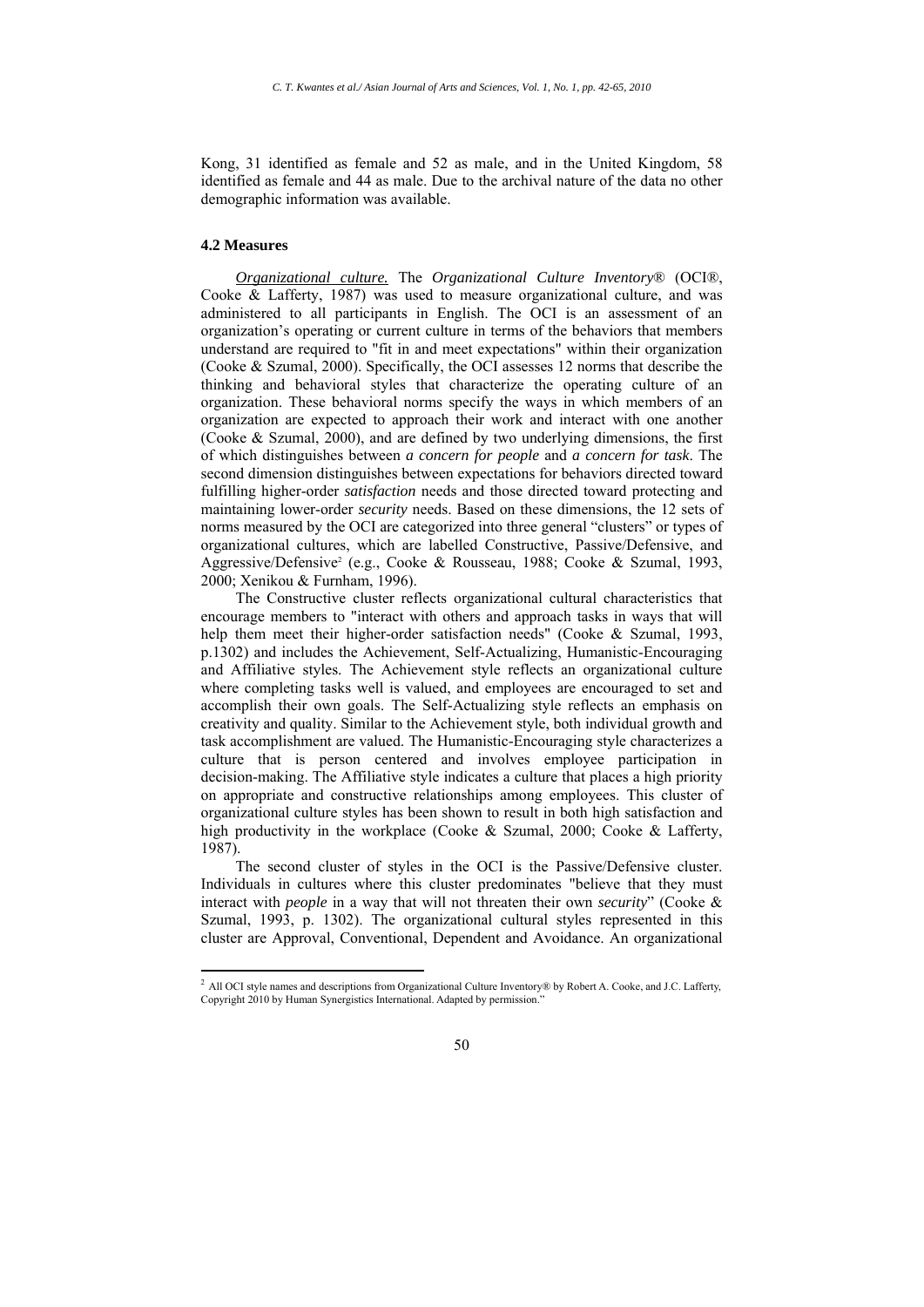culture typified by the Approval style is a culture where individuals strive to keep interpersonal relationships pleasant, at least on the surface, by avoiding conflicts. The Conventional style of organizational culture characterizes organizations that have strong bureaucratic control and emphasize conservatism and traditionalism. An organization that is hierarchically controlled and discourages input from employees typifies the Dependent style of organizational culture. Behaviors exemplifying the Avoidance style may be seen in organizations where mistakes are punished and success is not rewarded.

The third cluster of organizational culture styles measured by the OCI is labelled Aggressive/Defensive. This cluster represents cultures "in which members are expected to approach *tasks* in forceful ways to protect their status and *security*" (Cooke & Szumal, 1993, p.1302). The Oppositional, Power, Competitive and Perfectionistic styles comprise this cluster. The Oppositional style reflects patterns of behavior where negativity and confrontation in interactions occur frequently and are expected. An organizational culture where the Power style predominates results in employees working to build up their power base by controlling subordinates and acceding to the demands of supervisors. When an organizational culture constructs a win/lose situation for employees, employees compete against each other and operate on the belief that to do well they must win at another's expense. This typifies the Competitive organizational culture style. When an organization emphasizes the Perfectionistic style, employees know that mistakes will not be tolerated, that attention to detail and hard work toward very narrowly defined objectives are expected.

Respondents are asked to indicate on a 5-point Likert scale the extent to which they are expected or implicitly required to behave in specific ways in order to be successful and "fit in" in their workplace. Evidence for the reliability of the OCI includes a high level of internal consistency with coefficient alphas ranging from .67 to .92 (Cooke & Rousseau, 1988; Cooke & Szumal, 1993), high inter-rater reliability of  $r_{\text{wg(i)}}$  adjusted (Cooke & Szumal, 1993), and high test-retest reliability over a two year period (Cooke & Szumal, 1993). Validity evidence includes support from research that examined its construct validity (through principle-components analysis) (Cooke & Rousseau, 1988; Rousseau, 1990; Cooke & Szumal, 1993) and criterion validity (Cooke & Szumal, 2000).

*Individual level outcomes.* The impact of organizational culture on outcomes at the individual level, and therefore the extent to which the organizational culture can be viewed as adaptive was also assessed. These individual level outcomes focus on the extent to which the organizational culture impacts the personal states and attitudes of its members. Specifically, we used four positive indices to measure the positive attitudes and opinions held by organizational members. These include motivation (the extent to which members are inspired to behave in ways consistent with organizational goals), role clarity (the extent to which members receive clear messages regarding expectations), satisfaction (the extent to which members feel positively about their work situation) and intention to stay (the extent to which members plan to remain with the current organization). Additionally we used two negative indices to measure the extent to which organizational members experience excessive stressors or strain. These included role conflict (the extent to which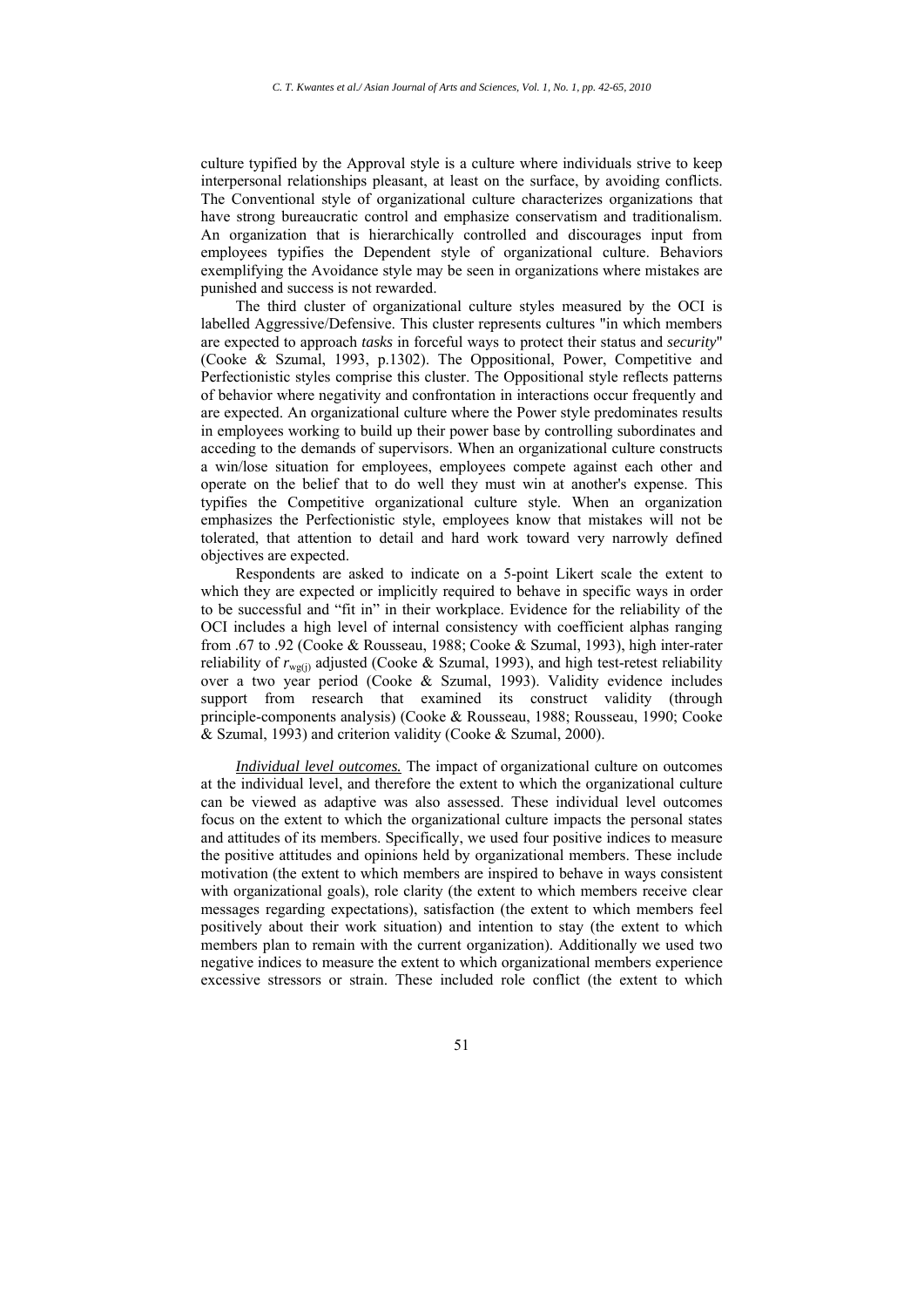members receive inconsistent messages and are expected to do things that conflict with their own preferences) and stress (the extent to which members feel they are pushed beyond their normal range of comfort by organizational demands, pressures or conflicts). The six individual level outcomes were measured on 5-point scales that range from 1 (disagree or not at all) to 5 (agree or to a very great extent). These six scales were taken from a larger organizational assessment (i.e., the *Organizational Effectiveness Inventory*® (OEI)3 , Cooke, 1997; Szumal, 2001).

### **5. RESULTS**

One of the first, and most fundamental, questions to be asked in transcultural comparative research is the extent to which any given construct developed and originally measured in one culture can exist and operate similarly in another cultural context. Some of that concern may be mitigated in this research study as, while the units examined were in three different social cultural contexts, the organization itself was one that was headquartered in the United States, and therefore employees in all geographical area had some familiarity with American culture and business constructs. While there are several procedures that can be used to assess construct equivalence (see van de Vijver & Leung, 1997), a comparison of factor structures in the different samples using correlational analysis (see Tabachnick & Fidell, 1989) can provide evidence for equivalence. Accordingly, we conducted post hoc comparisons between the factor structures obtained in each sample. The correlations indicate that the factor structures were similar in each country, supporting the idea that no significant measurement or methodological bias existed. The correlations for the Constructive styles of organizational culture were all significantly positive (United Kingdom and Hong Kong: *r*(94) = .78, *p* < .001), United Kingdom and United States: *r*(94) = .93, *p* < .001), Hong Kong and United States:  $r(94) = .81$ ,  $p < .001$ ). For the Passive/Defensive styles of organizational culture, the correlations were all positive and significant (United Kingdom and Hong Kong:  $r(94) = .33$ ,  $p < .001$ ), United Kingdom and United States:  $r(94) = .43$ ,  $p < .001$ ), Hong Kong and United States:  $r(94) = .47$ ,  $p < .001$ ). For the Aggressive/Defensive styles, the correlations were also significantly positive (United Kingdom and Hong Kong: *r*(94) = .78, *p* < .001), United Kingdom and United States:  $r(94) = .75$ ,  $p < .001$ ), Hong Kong and United States:  $r(94) = .63$ ,  $p < .001$ ).

Another important potential limitation has to do with potential response bias. Literature shows that social culture can affect how individuals respond to Likert-type surveys (Gelfand, Raver & Ehrhart, 2002) with some cultures, such as those in Asia, exhibiting an acquiescence bias (tending toward uniform responses) and others exhibiting an extreme bias (tending to use the highest and/or lowest end of the scale). Specifically, researchers need to be concerned with whether any differences found reflect actual differences in the underlying construct rather than methodological artefacts. An examination of the means and standard deviations

<u>.</u>

<sup>&</sup>lt;sup>3</sup> Organizational Effectiveness Inventory® is a registered trademark of Human Synergistics International.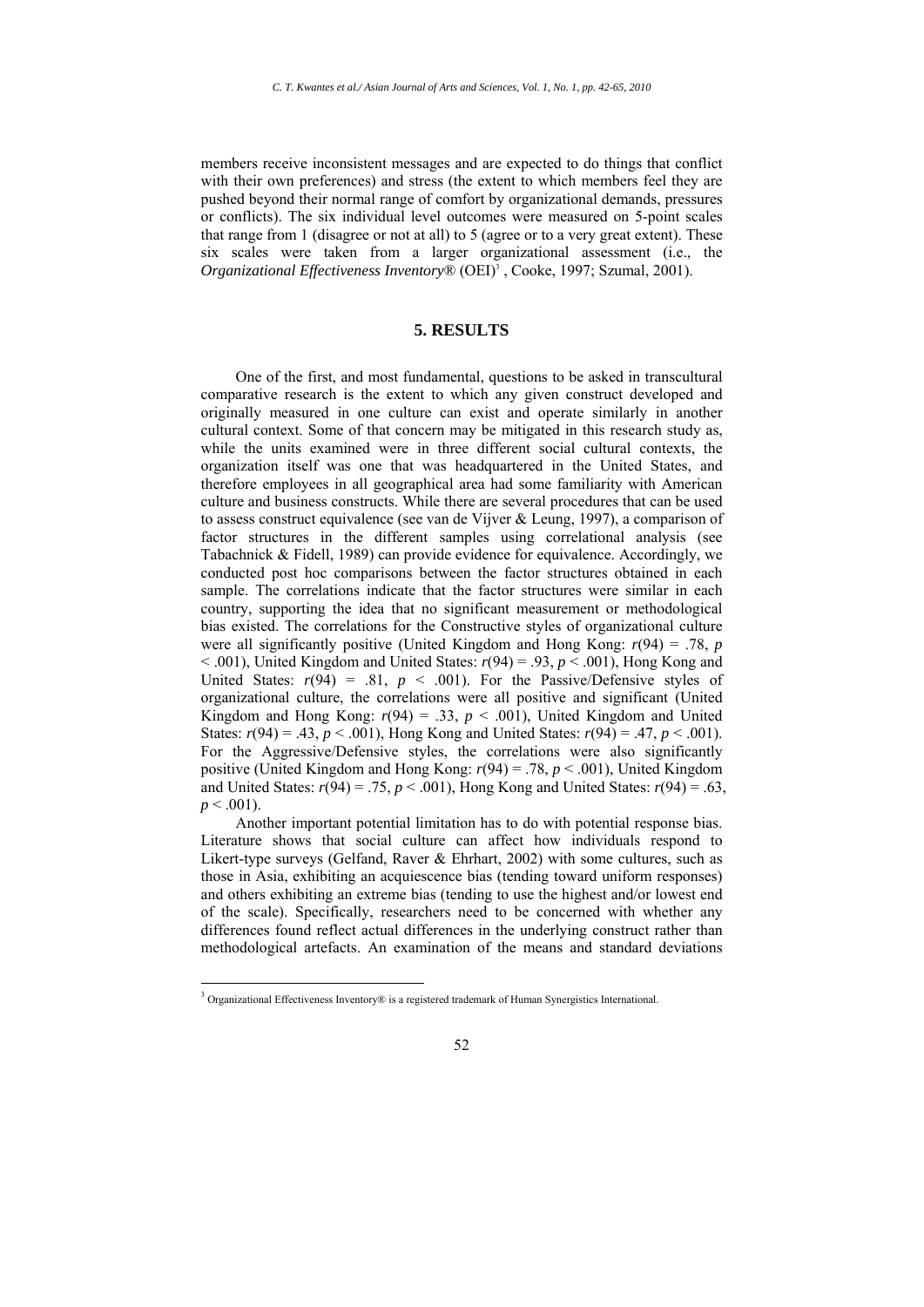from the samples in our study suggests that response bias was not likely an issue, as no distinct pattern emerged for the means or standard deviations across national samples. Additionally, no single sample has responses that were more extreme than the responses from other samples. If response biases were an issue, we would have expected to see either uniform responses or elevated responses in one sample compared to the others. Such was not the case in this dataset, however, response biases due to culture cannot be entirely ruled out as they may still have played an implicit role in how employees responded to the survey.

#### **5.1 Hypothesis Testing**

Scale scores for the organizational culture styles were computed by taking the sum of the ten items corresponding to each of the organizational cultural style. Means and standard deviations were obtained for each organizational cultural style, but separately for each national category. Internal consistency was estimated using Cronbach's alpha. Reliabilities for each scale varied across national location, with the lowest reliabilities found in the sample from Hong Kong, although generally the reliabilities were within acceptable ranges (Nunally, 1967; 1978) (See Table 1).

We used a profile analysis of the way organizational members in each of the three locations described their organizational culture to compare overall patterns of perceived cultural styles (Tabachnick & Fidell, 1989; Bray, Maxwell & Cole, 1995). Location served as the between-subjects factor and perceived organizational culture served as the within-subjects factor.

|                        | United Kingdom |           |          |        | Hong Kong |          | <b>United States</b> |           |          |
|------------------------|----------------|-----------|----------|--------|-----------|----------|----------------------|-----------|----------|
| Cultural Style         |                |           |          |        |           |          |                      |           |          |
|                        | Mean           | <b>SD</b> | $\alpha$ | Mean   | <b>SD</b> | $\alpha$ | Mean                 | <b>SD</b> | $\alpha$ |
| (1)                    | 29.41          | 4.9       | .86      | 27.62  | 4.2       | .86      | 26.81                | 6.8       | .89      |
| Humanistic-Encouraging |                |           |          |        |           |          |                      |           |          |
| (2) Affiliative        | 30.48          | 4.2       | .81      | 28.65  | 5.1       | .89      | 29.79                | 6.4       | .90      |
| (3) Approval           | 22.18          | 5.4       | .81      | 24.92a | 3.7       | .68      | 21.44                | 5.9       | .81      |
| (4) Conventional       | 22.53          | 5.1       | .80      | 25.59a | 3.4       | .62      | 22.94                | 6.2       | .83      |
| (5) Dependent          | 23.07          | 5.2       | .80      | 24.61  | 3.8       | .67      | 24.00                | 5.7       | .80      |
| (6) Avoidance          | 17.01          | 5.6       | .86      | 22.07a | 3.9       | .73      | 16.83                | 6.0       | .83      |
| (7) Oppositional       | 18.62          | 4.2       | .70      | 23.03a | 3.5       | .59      | 17.81                | 4.6       | .71      |
| $(8)$ Power            | 20.41          | 5.5       | .83      | 23.29a | 4.2       | .75      | 20.08                | 6.5       | .84      |
| (9) Competitive        | 19.86          | 6.1       | .89      | 23.18a | 4.3       | .77      | 19.65                | 6.5       | .83      |
| (10) Perfectionistic   | 24.99          | 4.5       | .75      | 24.65  | 3.7       | .70      | 23.48                | 5.6       | .79      |
| $(11)$ Achievement     | 28.88          | 4.7       | .83      | 27.53  | 3.8       | .78      | 27.73                | 5.7       | .84      |
| (12) Self-Actualizing  | 27.14          | 4.2       | .72      | 27.38  | 3.7       | .72      | 24.94b               | 5.4       | .77      |

Table 1. *Organizational Culture Inventory® Cultural Style Scale characteristics by Location* 

*Note: a*: mean of subscale is significantly higher than that of other locations,  $p \le 0.05$ ; *b*: mean of subscale is significantly lower than that of other locations,  $p < .05$ . Organizational Culture Inventory® is a registered trademark of Human Synergistics International. All OCI style names from Organizational Culture Inventory® by Robert A. Cooke, and J.C. Lafferty, Copyright 2010 by Human Synergistics International. Adapted by permission.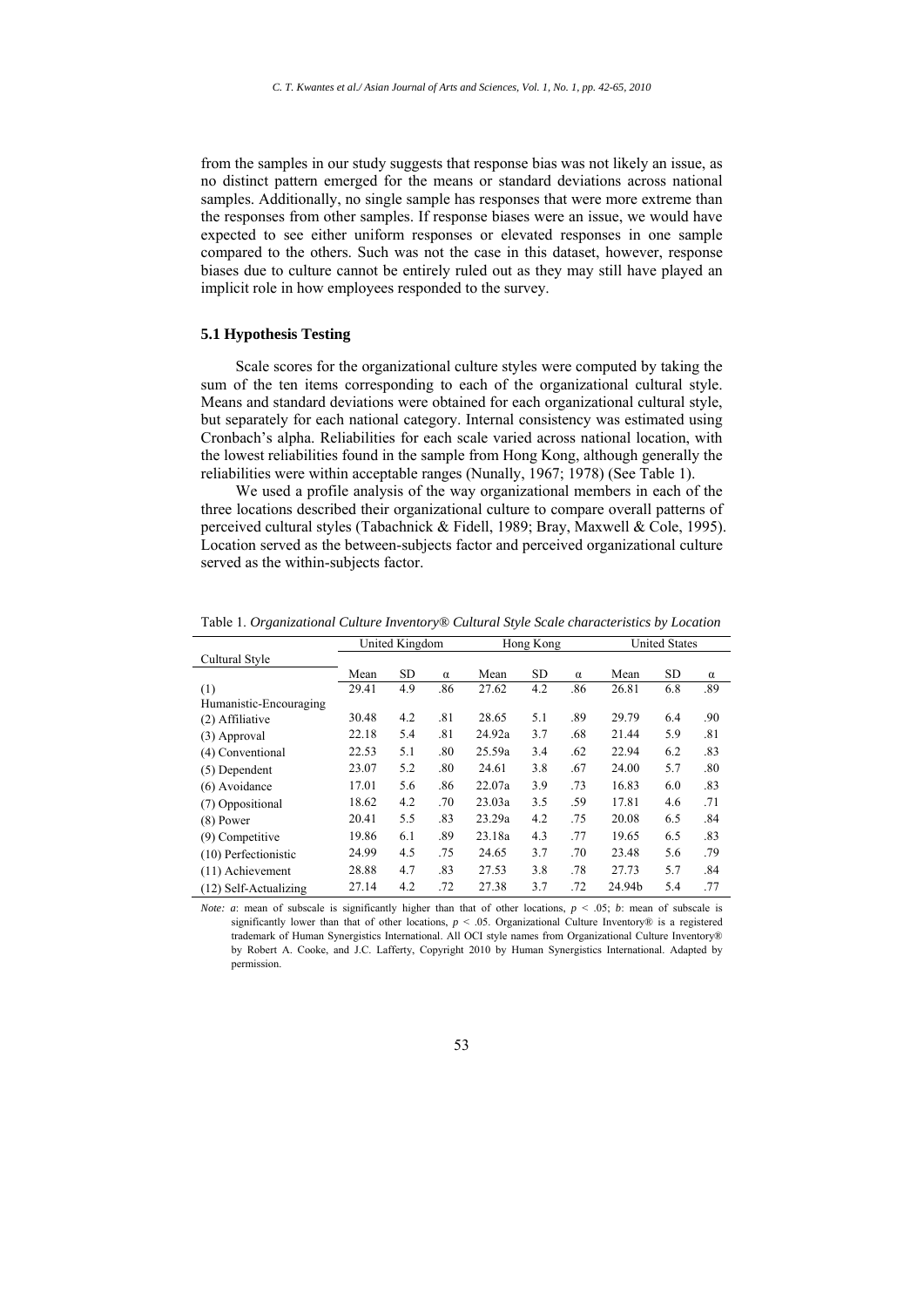A profile analysis may be conceptualized as a completely crossed factorial design (Bray, et al., 1995), and allows researchers to investigate three aspects of profiles. The first aspect is an assessment of flatness of the profiles, which is equivalent to testing the main effect of organizational cultural style in a factorial design. The second aspect involves an assessment of levels, or the average elevation, of the profiles for each location, which is equivalent to testing the main effect of location in a factorial design. Finally, the question of the parallel nature of the profiles may be assessed, testing the interaction of location and organizational cultural styles.

The main effect of cultural styles resulted in profiles that were not flat, as this main effect was significant using Wilks' Lambda (lambda = .257,  $F(11, 274)$  = 71.94,  $p < .001$ ). This was not surprising, as it was expected that employees would view the different cultural styles as having differing strength of expression in their organizational culture, therefore, no post hoc analyses were performed. Because sphericity could not be assumed, based on Mauchly's Test of Sphericity, a Greenhouse-Geisser adjustment was made for the between-subjects and interaction tests. The between subjects, or levels, test was significant  $(F(3.2, 913.4) = 169.25$ ,  $p \leq 0.001$ ) indicating that the elevation of the profiles, in general, were different. Post hoc analyses using a Student-Newman-Keuls with a Scheffe adjustment indicated that respondents from Hong Kong generally responded with higher ratings on a number of cultural styles than did respondents from the United States and the United Kingdom.

A significant interaction between organizational cultural styles and location was also found using an adjusted Wilks' Lambda (lambda = .651,  $F$  (6.14, 913.4) = 7.80,  $p < .001$ ) for the parallelism test, indicating that the profiles for employees at each location were significantly different in terms of perception of their organizational culture (see Figure 1).

Since the flatness, levels, and parallelism tests were all significant, a post hoc analysis examining profile differences was conducted (see Table 1). Profile analysis indicated that the pattern of reported organizational culture significantly differed in Hong Kong compared to the United States and the United Kingdom, supporting Hypothesis 1. Post hoc range tests using the Student-Newman-Keuls adjustment indicated that five of the twelve styles of culture measured had no statistically significant differences across countries.

Employees in all three locations held similar views of the degree to which their organization exhibited Humanistic-Encouraging, Affiliative, Dependent, Perfectionist and Achievement norms. Significant differences in perspective emerged in seven other styles, though. Individuals in Hong Kong viewed the organization as higher in the Approval, Conventional, Avoidance, Oppositional, Power and Competitive styles. No differences were found between the samples from the United States and the United Kingdom on their perception of these styles. Employees in the United States reported the organizational culture as significantly lower in the Self-Actualizing style, while no differences in their perception of this style were found in the other samples.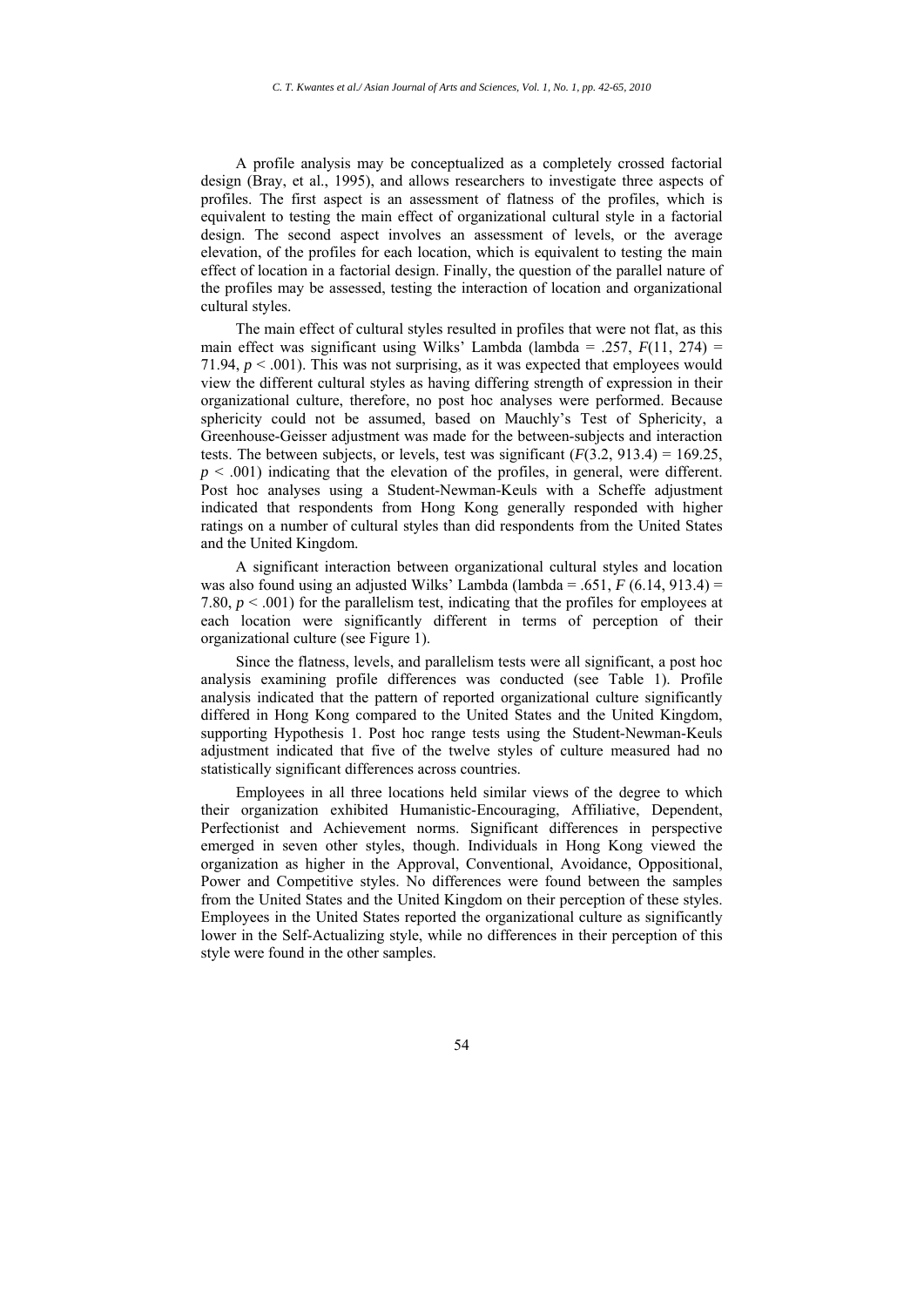*C. T. Kwantes et al./ Asian Journal of Arts and Sciences, Vol. 1, No. 1, pp. 42-65, 2010*

| Legend:                    |                       |
|----------------------------|-----------------------|
| (1) Humanistic-Encouraging | (7) Oppositional      |
| (2) Affiliative            | $(8)$ Power           |
| (3) Approval               | $(9)$ Competitive     |
| (4) Conventional           | (10) Perfectionistic  |
| $(5)$ Dependent            | (11) Achievement      |
| (6) Avoidance              | (12) Self-Actualizing |





*Note*. OCI Style names from Organizational Culture Inventory® by Robert A. Cooke, and J.C. Lafferty, Copyright 2010 by Human Synergistics International. Adapted by permission.

|                   | United Kingdom    |     |          | Hong Kong |     |          | <b>United States</b> |     |          |
|-------------------|-------------------|-----|----------|-----------|-----|----------|----------------------|-----|----------|
| Outcome Scale     |                   |     |          |           |     |          |                      |     |          |
|                   | Mean              | SD  | $\alpha$ | Mean      | SD  | $\alpha$ | Mean                 | SD. | $\alpha$ |
| Role Conflict     | 2.41              | 0.8 | .68      | 2.75a     | 0.6 | .72      | 2.47                 | 0.9 | .76      |
| Role Clarity      | 3.82              | 0.9 | .76      | 3.78      | 0.6 | .69      | 3.72                 | 0.9 | .85      |
| Motivation        | 3.91              | 0.8 | .71      | 3.61      | 0.8 | .64      | 3.84                 | 1.0 | .81      |
| Satisfaction      | 3.86              | 0.8 | .80      | 3.77      | 0.7 | .85      | 3.85                 | 0.9 | .88      |
| Intention to Stay | 3.27 <sub>b</sub> | 1.2 | .85      | 3.95      | 0.8 | .42      | 3.87                 | 1.2 | .86      |
| <b>Stress</b>     | 2.87              | 0.8 | .64      | 2.78      | 0.6 | .53      | 2.85                 | 1.0 | .80      |

Table 2. *Outcome scale characteristics by Location*

*Note: a*: mean of subscale is significantly higher than that of other locations, *p* < .05; *b*: mean of subscale is significantly lower than that of other locations,  $p < .05$ .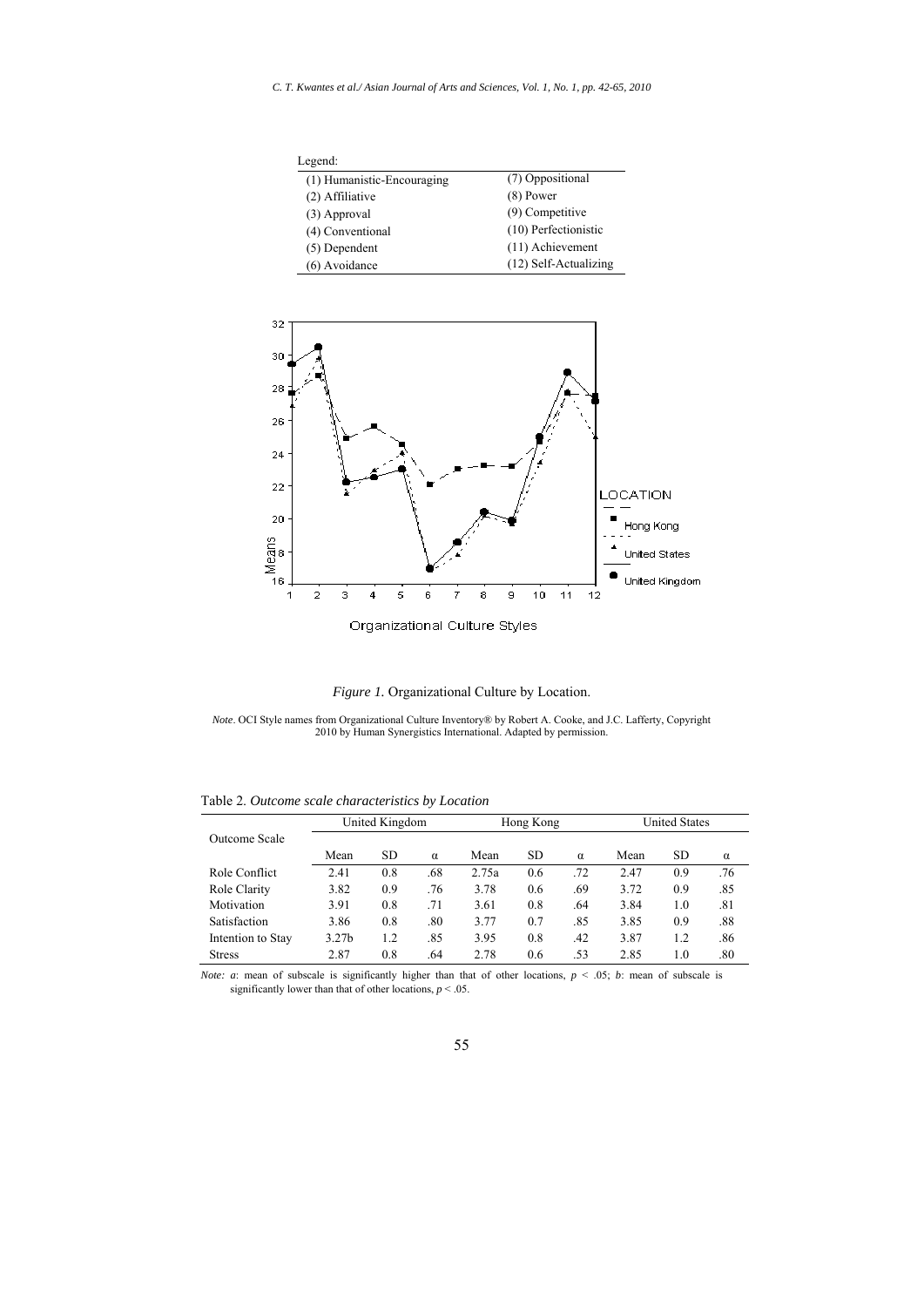An ANOVA was performed on the six outcome variables related to organizational culture: motivation, role clarity, stress, role conflict, job satisfaction and intention to stay with the organization to assess differences between the national settings (see Table 2). Hypothesis 2 was partially supported, as no significant differences were found for stress  $(F(2,238) = .29, p > .05)$ , motivation  $(F(2, 237) = 2.76, p > .05)$ , role clarity  $(F(2, 300) = .416, p > .05)$  or for job satisfaction  $(F(2, 299) = .07, p > .05)$ . There were, however, differences reported in role conflict, with respondents from Hong Kong reported significantly higher levels than respondents in the United States or the United Kingdom  $(F(2, 300) = 5.12, p$ < .01). More specifically, respondents from Hong Kong indicated that they felt that their job requires that they think and behave in ways that are different from how they would normally think and behave. Role conflict for these respondents was significantly related to the Passive/Defensive and the Aggressive/Defensive styles of organizational culture, but was not significantly related to the Constructive styles (see Table 3). Differences also emerged across samples in intention to stay. Employees in the United Kingdom reported significantly lower degrees of intention to stay with the organization than did employees in Hong Kong or the United States  $(F(2, 267) = 12.61, p < .001)$ . The intention to stay with the organization for those in the United Kingdom was related only to the styles of organizational culture that promote productivity and effectiveness in the Constructive cluster.

Table 3. *Correlations by National Sample*

| <b>United</b><br><b>Kingdom</b> | <b>Stress</b> | Role<br>Clarity | Motivation | Satisfaction | Intention<br>to Stay | Constructive | Passive/<br>Defensive | Aggressive/<br>Defensive |
|---------------------------------|---------------|-----------------|------------|--------------|----------------------|--------------|-----------------------|--------------------------|
| Role<br>Conflict                | .559**        | $-548**$        | $-472**$   | $-.529**$    | $-.302*$             | $-239*$      | $.559**$              | $.517**$                 |
| <b>Stress</b>                   | 1.000         | $-441**$        | $-503**$   | $-.554**$    | $-256*$              | .000         | .199                  | .298**                   |
| Role Clarity                    |               | 1.000           | .682**     | $.517**$     | $.309**$             | $.370**$     | $-.202*$              | $-156$                   |
| Motivation                      |               |                 | 1.000      | $.663**$     | $.341**$             | .389**       | $-.208$               | $-145$                   |
| Satisfaction                    |               |                 |            | 1.000        | $.649**$             | $.421**$     | $-.324**$             | $-219**$                 |
| Intention to<br>Stay            |               |                 |            |              | 1.000                | $.218*$      | $-165$                | $-.091$                  |
| Constructive                    |               |                 |            |              |                      | 1.000        | $-.069$               | .073                     |
| Passive/<br>Defensive           |               |                 |            |              |                      |              | 1.000                 | $.851**$                 |
| <b>Hong Kong</b>                |               |                 |            |              |                      |              |                       |                          |
| Role Conflict                   | .454**        | $-471**$        | $-303**$   | $-265**$     | $-.262*$             | $-.160$      | $.320**$              | $.500**$                 |
| <b>Stress</b>                   | 1.000         | $-386**$        | $-247*$    | $-412**$     | $-.391**$            | $-.368**$    | .014                  | $.308**$                 |
| Role Clarity                    |               | 1.000           | .474**     | $.520**$     | $.270*$              | $.400**$     | $-.021$               | $-0.046$                 |
| Motivation                      |               |                 | 1.000      | .535**       | $.432**$             | $249*$       | $-.005$               | $-.077$                  |
| Satisfaction                    |               |                 |            | 1.000        | $.611**$             | $.582**$     | .090                  | .045                     |
| Intention to<br>Stay            |               |                 |            |              | 1.000                | $.263*$      | .032                  | $-.103$                  |
| Constructive                    |               |                 |            |              |                      | 1.000        | .123                  | .115                     |
| Passive/<br>Defensive           |               |                 |            |              |                      |              | 1.000                 | $.639**$                 |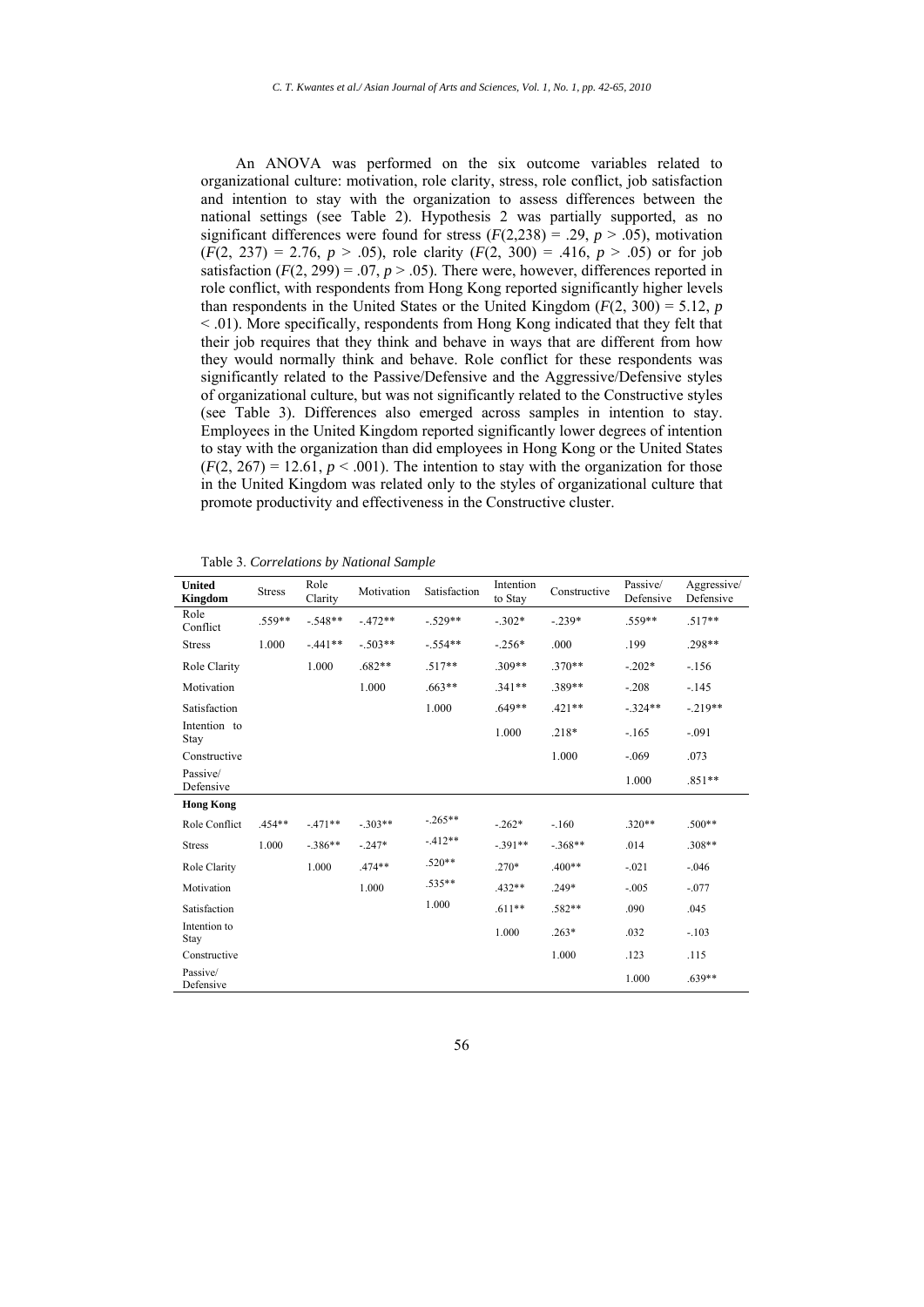| <b>United</b><br><b>States</b> | <b>Stress</b> | Role<br>Clarity | Motivation | Satisfaction | Intention<br>to Stay | Constructive | Passive/<br>Defensive | Aggressive/<br>Defensive |
|--------------------------------|---------------|-----------------|------------|--------------|----------------------|--------------|-----------------------|--------------------------|
| Role<br>Conflict               | .658**        | $-.640**$       | $-652**$   | $-641**$     | $-463$               | $-478**$     | $.577**$              | $.518**$                 |
| <b>Stress</b>                  | 1.000         | $-515**$        | $-624**$   | $-684**$     | $-.527**$            | $-443**$     | .481**                | $.556**$                 |
| Role Clarity                   |               | 1.000           | .582**     | .597**       | 323**                | $.508**$     | $-398**$              | $-311**$                 |
| Motivation                     |               |                 | 1.000      | .758**       | 491**                | 449**        | $-.600**$             | $-447**$                 |
| Satisfaction                   |               |                 |            | 1.000        | $700**$              | $.636**$     | $-519**$              | $-459**$                 |
| Intention to<br>Stay           |               |                 |            |              | 1.000                | $.441**$     | $-324**$              | $-254**$                 |
| Constructive                   |               |                 |            |              |                      | 1.000        | $-448**$              | $-237*$                  |
| Passive/<br>Defensive          |               |                 |            |              |                      |              | 1.000                 | $.724**$                 |

Table 3. *Correlations by National Sample* (continued)

*Note*. OCI Style names from Organizational Culture Inventory® by Robert A. Cooke, and J.C. Lafferty, Copyright 2010 by Human Synergistics International. Adapted by permission.

# **6. DISCUSSION AND CONCLUSION**

#### **6.1 Managing Organizational Culture**

The results of this research are reflective of the formalization model of managing organizational culture in a multinational corporation with headquarters in the United States. Across three countries, employees in this organization viewed almost half of the organizational culture styles similarly, indicating both a degree of commonality of experience in the organization and differences based on the local context of the organizational locale, as the perceived differences in organizational culture that emerged were consistent with research on differences in social culture (c.f., Bu & McKeen, 2001).

#### **6.2 Organizational Culture in the Hong Kong Chinese Context**

Just as the social culture of the United States and the United Kingdom share more commonalities with each other than either does with the social culture of Hong Kong, China, the organizational culture experienced in the Hong Kong Chinese context by employees in this study was distinctly different than the organizational culture in either the United States or the United Kingdom. The Chinese respondents' perception of their organizational culture may be seen to, at least in part, reflect the social culture of Hong Kong Chinese (Smith & Wang, 1996). For example, the high Avoidance and Approval styles among the Hong Kong Chinese employees could both be explained by the pre-eminence of collectivism in this group (Bond, 1996). Avoidance exemplifies a common Asian coping approach in dealing with interpersonal conflict through escapism, diversion, and "waiting-it-out" (Kuo, Roysircar & Newby-Clark, 2006), while Approval relates to the desire for social acceptance – a concept deeply entrenched in the Chinese way of thinking (Bond, 1996; Hofstede, 2001). The motivation of both is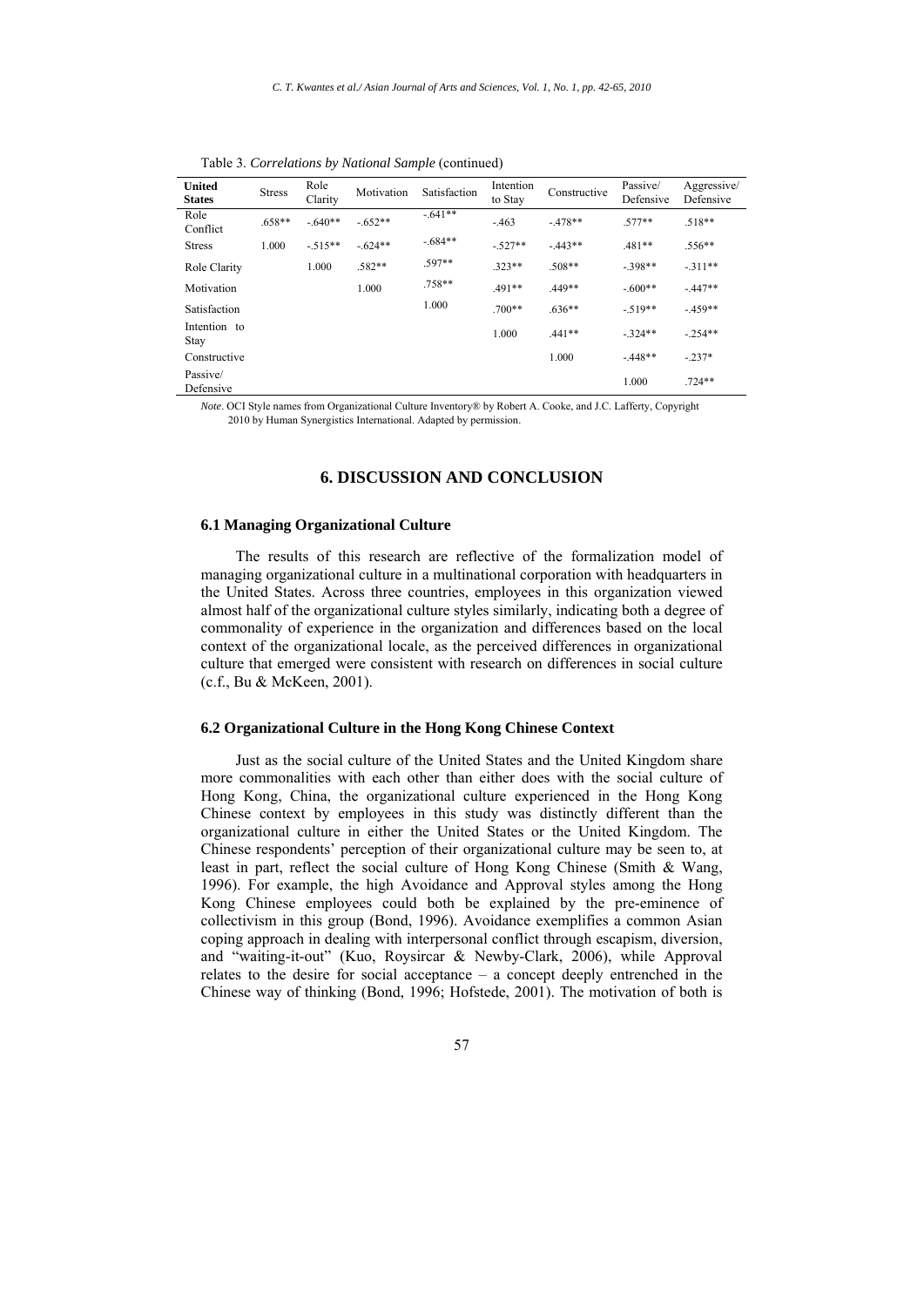embedded in the common goal of preserving social harmony which underlies collectivism.

Chinese workers in Hong Kong further rated their organizational culture as higher in Conventional and Oppositional styles than did those from the United Kingdom or the United States. The Conventional style relates to an adherence to rules and structures, while the Oppositional style relates to resistance to change (Cooke & Lafferty, 1987). Schwartz (1994) found that, as compared to Americans, Hong Kong Chinese were less open to change and were more likely to conform to tradition, while Hofstede (1980) found Hong Kong Chinese to be low in Uncertainty Avoidance (i.e. tolerance of ambiguity). The relatively high emphasis on an organization's Competitive style appears to stand in contrast to the Chinese values of cooperation and deference (Redding & Wong, 1986). However, conceptualizing Chinese workers' perception from Hong Kong's westernized, capitalistic economic context (Bond, 1996), one may speculate that the organization's "competitive" norms are products of the high commercialization and capitalism in Hong Kong, as well as the recent history of British influence (Kelley et al., 2006). The perceived high emphasis on Power style of the unit in Hong Kong is likely to be related to high Power Distance (Hofstede, 1980) and the strong hierarchical social structures (Schwartz, 1994) that are often associated with Chinese samples (Hui & Tan, 1996). For instance, Cheng et al. (2003) found that the supervisor-subordinate relationship in Chinese context is characterized by "vertical linkage" and is bound by "loyalty." Given this relational arrangement, it is not surprising to find that Chinese workers find more power-related behavioral norms to exist as compared to the employees in the United States and United Kingdom.

#### **6.3 Individual Adaptations to Organizational Culture in an MNC**

However, employee responses indicated that working for a multinational organization resulted in employee adaptations as well. Although respondents from Hong Kong reported the same degree of job satisfaction as the respondents from the United States or the United Kingdom they reported a significantly lower person/organization fit than did the others. Individuals working in Hong Kong reported feeling that they must change the way they think and behave each day when they arrived for work more than individuals in the United States and the United Kingdom did. It has been suggested that the Chinese take a more relativistic approach than do those in the West (Leung, 2004), and that social behaviors are often correlated more with relational and situational factors than to internal factors (Yang, 1981). A qualitative study by Hung (2004) may further help to illuminate this. Hung interviewed Chinese nationals working for foreign multinational corporations and concluded from the interviews that many feel they live a "double life," behaving according to Western norms while at work and adhering to Chinese norms after work. Based on the interviews, Hung suggests that this is the result of "li" or ritual – the deeply rooted requirement in Chinese culture for context based proper behavior.

This finding may also be partly attributed to Chinese's acceptance of unequal, hierarchical human relationships and of obligatory social networks (Cheng et al.,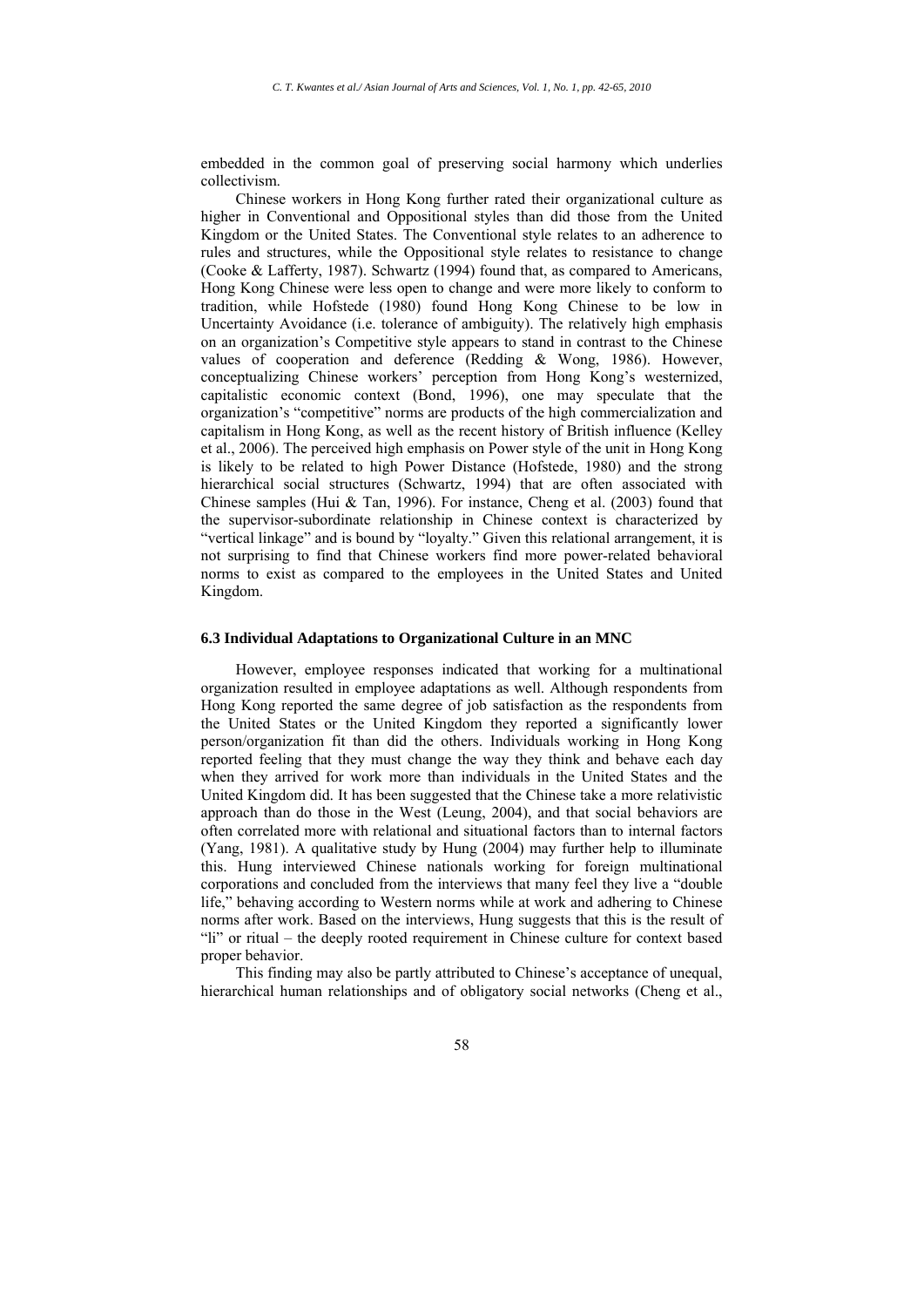2003; Hofstede, 2001) - a concept aligned with Hofstede's (1980) notion of high Power Distance. As such, Chinese workers might have resorted to internally (self)-oriented methods, in the form of deference, compliance and cooperativeness (Redding & Wong, 1986), and acceptance of the situation and self-constraint (Kuo et al., 2006), to maintain a harmonious relationship with the organization. When changing the institutional status quo seems futile and even inappropriate, adjusting oneself to match the organizational mode and demands would be a more viable alternative.

Thus, the adaptations of the corporate organizational culture to the social culture of Hong Kong may be seen as an adaptive response where the unique variation of the organizational culture is suited to the context and expectations of the employees in that location. The fact that employees report no significant differences in stress, motivation, job satisfaction, or role clarity supports the positive adaptive nature of the changes. In the United Kingdom, however, the variation of the corporate organizational culture resulted in a more mixed picture. The only significant difference in employees' perceptions of their organizational culture was in the cultural style of Self-Actualizing. This difference was directly correlated with a decrease in employees' intention to remain with the organization. Although no significant differences were found between the employees in the United Kingdom and other employees in the domains of job satisfaction, role clarity, motivation, or stress, there is clear evidence that the local variation of the corporate organizational culture was not adaptive in the context of the United Kingdom. The findings, however, are in line with theory that would predict that organizational cultures that have lower levels of creativity and quality will result in less positive employee environments (Cooke & Szumal, 2000; Cooke & Lafferty, 1987). It is possible, therefore, that the lower levels of these organizational culture factors in the United Kingdom may be more reflective of specific individuals in management, or specific working conditions rather than a cultural level adaptation of the global corporate organizational culture.

Finally, it is important to note that the data for this research came from only one organization. While the findings are intriguing, further research is warranted in order to determine how generalizable these findings are. This particular organization was voluntarily involved in an effort to measure organizational culture, and therefore it may be somewhat unique in its attention to, and focus on, this aspect of a multinational organization.

The results of this research indicate the importance of managing organizational cultures in a multinational corporation in such a way that both the need for establishing a common organizational culture identity and the context-specific, or local, expectations for behavioral norms are taken into consideration. Despite the differences in descriptions of organizational culture, respondents in this study indicated no significant differences in motivation, job satisfaction, role clarity, or stress. Some variations in organizational culture are expected in large organization (Schein, 1992), and this finding underscores the notion that variations in organizational culture may evolve, at least in part, in response to the social culture of the organization's environment. Executives in multinational organizations frequently indicate that there is a priority in their organizations to have a common corporate culture. The results of the current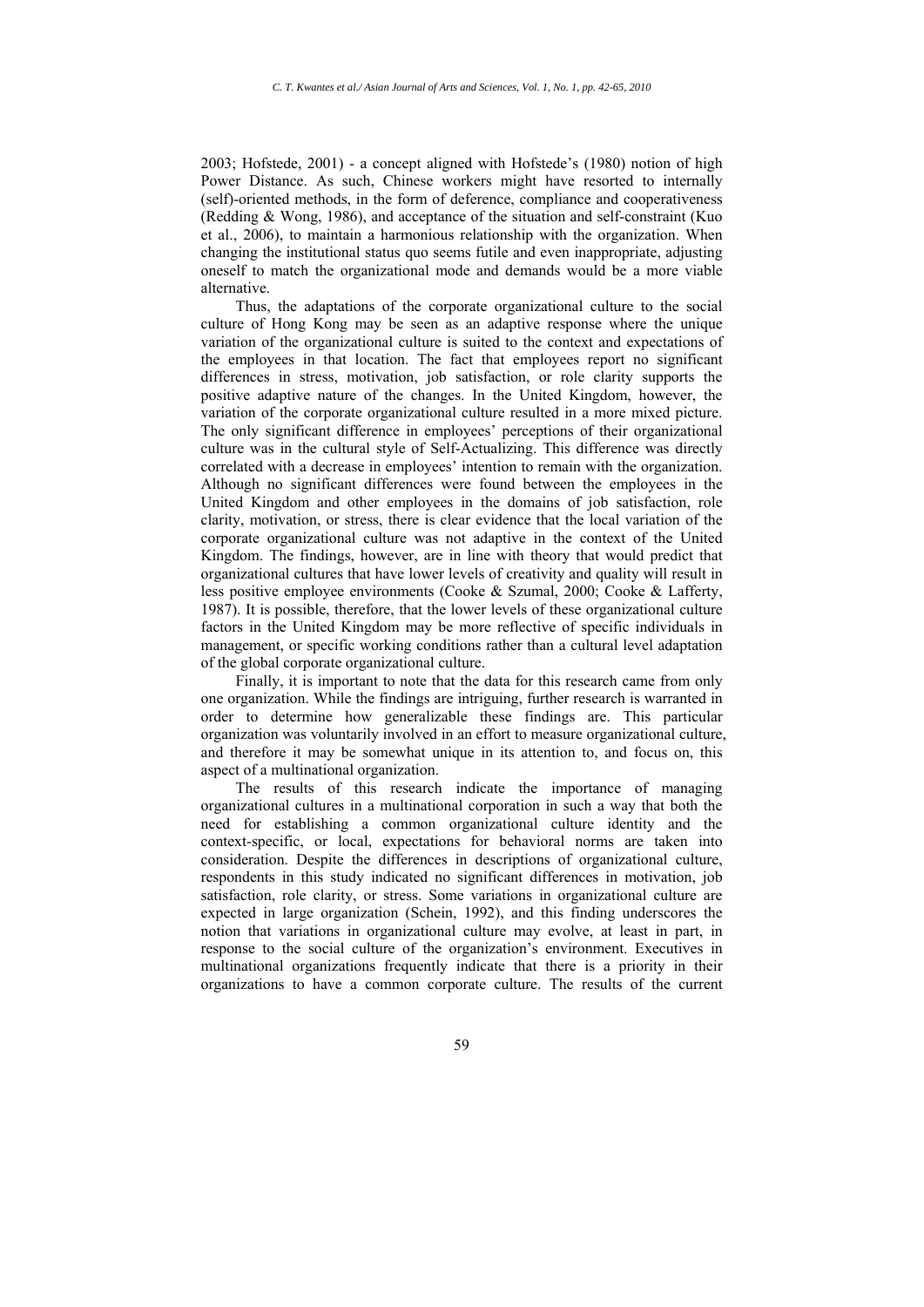research suggest that, while maintaining some commonalities across multiple locations in an MNE may be desirable, the global corporate culture must also have room for adaptation to local conditions, as was clearly seen in the findings for the Chinese employees in this research.

#### **REFERENCES**

- Adler, N. J. (1997) *International Dimensions of Organizational Behavior* (3rd ed.). Cincinnati, OH, USA: Southwestern College Publishing.
- Ashkanasy, N. M., Broadfoot, L. E., & Falkus, S. (2000). Questionnaire measures of organizational culture. In N. M. Ashkanasy, C. Wilderom, M. Peterson, & B. Schneider (Eds.), *The Handbook of Organizational Culture and Climate* (pp. 131-145). Thousand Oaks, CA, USA: Sage Publications.
- Aycan, Z., Kanungo, R.N., Mendonca, M., Yu, K., Deller, J., Stahl, G., & Kurshid, A. (2000). *Impact of culture on human resource management practices: A 10-country comparison.* Applied Psychology: An International Review Special Issue: Cross-cultural Industrial and Organisational Psychology, *49*(1), 192-221.
- Bartlett, C., & Ghoshal, S. (1998). *Managing across borders: The transnational solution*. (2nd ed.). Boston, MA, USA: Harvard Business School Press.
- Bond, M. H. (1996). Chinese values. In M. H. Bond (Ed.). *The Handbook of Chinese Psychology* (pp. 208-226). NY, USA: Oxford University Press.
- Bray, J. H., Maxwell, S. E., & Cole, D. (1995). Multivariate statistics for family psychology research. *Journal of Family Psychology*, *9*(2), 144-160.
- Bu, N., & McKeen, C. A. (2001). Work goals among male and female business students in Canada and China: The effects of culture and gender. I*nternational Journal of Human Resource Management*, *12*(2), 166-183.
- Chen, Z. X., & Francesco, A. M. (2000). Employee demography, organizational commitment, and turnover intentions in China: Do cultural differences matter? *Human Relations*, *53*(6), 869-887.
- Cheng, B. S., Jiang, D. Y., & Riley, J. H. (2003). Organization commitment, supervisory commitment, and employee outcomes in the Chinese context: proximal hypothesis or global hypothesis? *Journal of Organizational Behavior*, *24*(3), 313-334.
- Chinese Culture Connection (1987). Chinese values and the search for culture-free dimensions of culture. *Journal of Cross-Cultural Psychology*, *18*(2), 143-164.
- Chow, I. H., & Ng, I. (2004). The characteristics of Chinese personal ties (guanxi): Evidence from Hong Kong. *Organization Studies*, *27*, 1075-1093.
- Cooke, R. A. (1997). *Organizational Effectiveness Inventory*. Human Synergistics© International: Plymouth, MI, USA.
- Cooke, R. A., & Lafferty, J. C. (1987). *Organizational Culture Inventory*. Human Synergistics International: Plymouth, MI, USA.
- Cooke, R. A., & Rousseau, D. M. (1988). Behavioral norms and expectations: A quantitative approach to the assessment of organizational culture. *Group & Organization Studies*, *13*(3), 245-273.
	- 60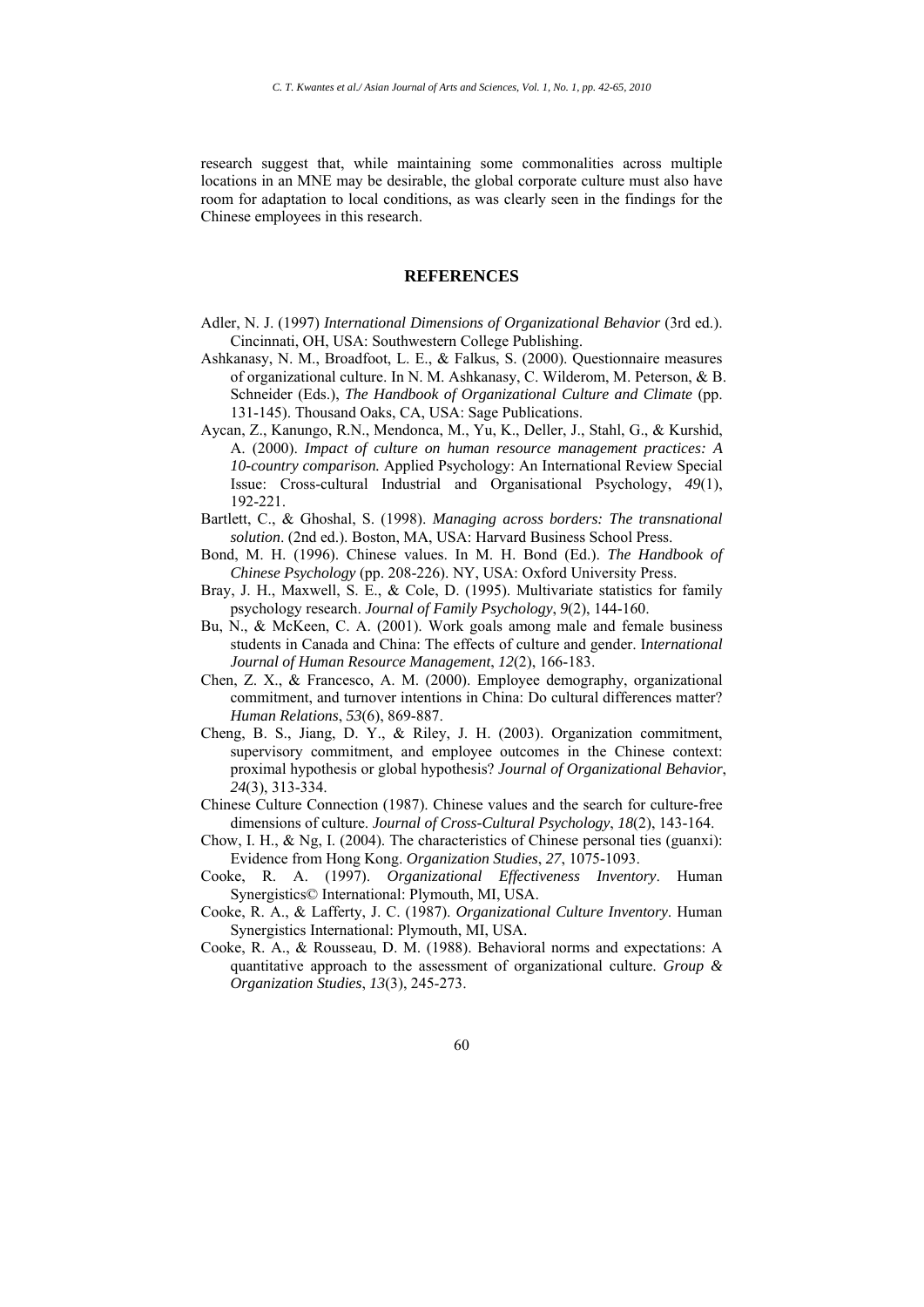- Cooke, R. A., & Szumal, J. L. (1993) Measuring normative beliefs and shared behavioral expectations in organizations: The reliability and validity of the Organizational Culture Inventory. *Psychological Reports*, *72*(3), 1299-1330.
- Cooke, R. A., & Szumal, J. L. (2000). Using the Organizational Culture Inventory to Understand the Operating Cultures of Organizations. In N. M. Ashkanasy, C. Wilderom, M. Peterson, & B. Schneider (Eds.), *The Handbook of Organizational Culture and Climate* (pp. 147-162). Thousand Oaks, CA, USA: Sage.
- Couto, J. P. L, & Vieira, J. C. (2004). National culture and research and development activities. *Multinational Business Review*, *12*(1), 19-35.
- Denison, D., & Mishra, A. (1995). Toward a theory of organizational culture and effectiveness. *Organization Science*, *6*(2), 204-223.
- Dolan, S. L., & Garcia, S. (2002). Managing by values: Cultural redesign for strategic organizational change at the dawn of the twenty-first century. J*ournal of Management Development*, *21*, 101-107.
- Eldridge, J. E. T., & Crombie, A. D. (1974). *A sociology of organizations*. London, England, UK: Allen & Unwin.
- Fey, C., & Denison, D. (2003). Organizational culture and effectiveness: Can American theory be applied in Russia? *Organization Science*, *14*(6), 681-706.
- Gelfand, M. J., Raver, J. L., & Ehrhart, K. H. (2002). Methodological issues in cross-cultural organizational research. In S. Rogelberg (Ed.) *Handbook of Research Methods in Industrial and Organizational Psychology*. Malden, MA, USA: Blackwell.
- Geppert, M. (2003). Sensemaking and politics in MNCs: A comparative analysis of vocabularies within the global manufacturing discourse in one industrial sector. *Journal of Management Inquiry*, *12*(4), 312-329.
- Harris, S. G. (1994) Organizational culture and individual sensemaking: A schema-based perspective. *Organization Science*, *5*(3), 309-321.
- Hennart, J-F. (2001). *Chapter 5: Theories of the multinational enterprise*. In Oxford Handbook of International Business (pp. 127-149). Oxford, UK: Oxford University Press.
- Hennart, J-F., & Larimo, J. (1998). The impact of culture on the strategy of multinational enterprises: Does national origin affect ownership decisions? *Journal of International Business Studies*, *29*(3), 515-538,
- Herguner, G., & Reeves, N. B. R. (2000). Going against the national culture grain: A longitudinal case study of organizational culture change in Turkish higher education. *Total Quality Management*, *11*(1), 45-56.
- Hofstede, G. (1980). *Culture's consequences: International differences in work-related values*. Beverly Hills, CA, USA: Sage.
- Hofstede, G. (2001). *Culture's consequences: Comparing values, behaviors, institutions, and organizations across nations* (2nd ed.). Thousand Oaks, CA, USA: Sage.
- House, R. J., Hanges, P. J., Javidan, M., Dorfman, P. W., & Gupta, V. (2004). *Culture, Leadership, and Organizations: The GLOBE Study of 62 Societies*. Thousand Oaks, CA, USA: Sage Publications.
- Hui, C. H., & Tan, C. K. (1996). Employee motivation and attitudes in the Chinese work force. In M. H. Bond (Ed.). *The Handbook of Chinese Psychology* (pp.
	- 61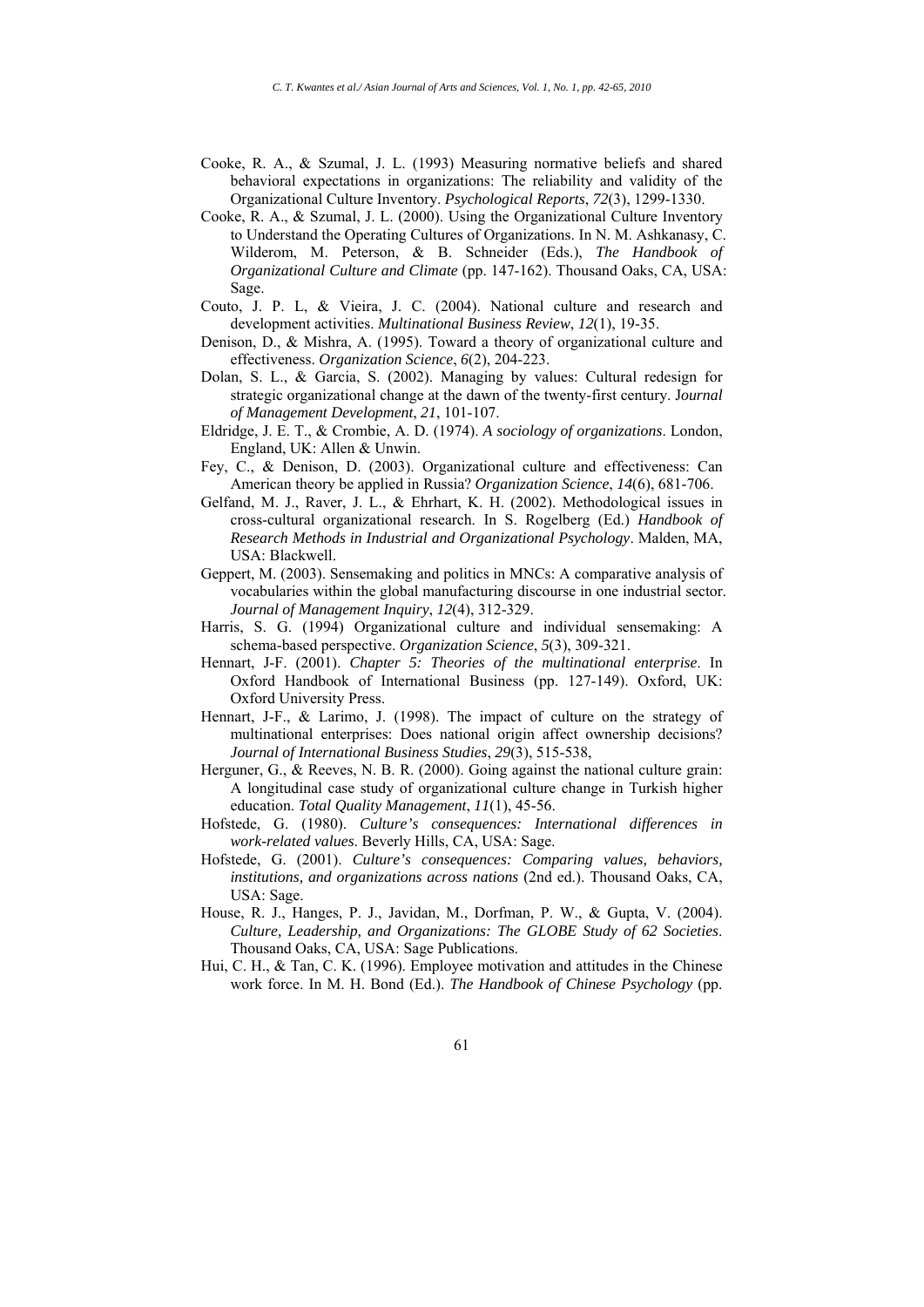364-378). NY, USA: Oxford University Press.

- Hung, C. F. (2004). Cultural influence on relationship cultivation strategies: Multinational companies in China. *Journal of Communication Management*, *8*(3), 264-281.
- Kelley, L., MacNab, B., & Worthely, R. (2006). Crossvergence and cultural tendencies: A longitudinal test of the Hong Kong, Taiwan, and United states banking sectors. *Journal of International Management*, *12*, 67-84.
- Khilji, S. E. (2002). Modes of convergence and divergence: An integrative view of multinational practices in Pakistan. *International Journal of Human Resource Management*, *13*(2), 232-253.
- Khilji, S.E. (2003). 'To adapt or not to adapt' Exploring the role of national culture in HRM. *International Journal of Cross Cultural Management*, *3*(1), 109-132.
- Kuo, B. C. H., Roysircar, G., & Newby-Clark, I. R. (2006). Development of the Cross-Cultural Coping Scale: Collective, Avoidance, and Engagement strategies. *Measurement and Evaluation in Counseling and Development*, *39*, 161-181.
- Kwantes, C. T. (2003). Organizational citizenship and withdrawal behaviors in the USA and India: Does commitment make a difference? *International Journal of Cross-Cultural Management*, *3*(1), 5-26.
- Kwantes, C. T., Arbour, S., & Boglarsky, C. A. (2007) Fit and outcomes in six national contexts: An organizational level analysis. *Journal of Organizational Culture, Communication and Conflict*, *11*, 95-112.2.
- Kwantes, C. T., Boglarsky, C. A. (2003). *Individual Level Outcomes of the Relationship Between Social and Organizational Cultures*. Poster paper presented at the Sixth Regional European International Association for Cross Cultural Psychology Conference, Budapest, Hungary.
- Kwantes, C. T., & Boglarsky, C. A. (2006). Organizational cultures across national boundaries: Results of a cluster analysis. *Applied Multivariate Research*, *12*, 107-124.
- Kwantes, C. T., & Boglarsky, C. A. (2007). Perceptions of organizational culture, leadership effectiveness, and personal effectiveness across six countries. *Journal of International Management*, *13*, 204-213.
- Leung, K., Bond, M. H., deCarrasquel, S. R., Munoz, C., Hernandez, M., Murakami, F., et al. (2002) Social axioms: The search for universal dimensions of general beliefs about how the world functions. *Journal of Cross-Cultural Psychology*, *33*(3), 286-302.
- Leung, T. K. P. (2004). A Chinese-United States joint venture business ethics model and its implications for multi-national firms. *International Journal of Management*, *21*(1), 58 - 66.
- McGaughey, S., & De Cieri, H. (1999) Reassessment of Convergence and Divergence Dynamics: Implications for International HRM. *International Journal of Human Resource Management*, *10*(2), 235–50.
- Manwa, H., & Black, N. (2002). Influence of organizational culture on female and male upward mobility into middle and senior managerial positions: Zimbabwean banks and hotels. International *Journal of Cross-Cultural Management*, *2*(3), 357-374.
- Marcoulides, G. A., & Heck, R. H. (1993). Organizational culture and performance: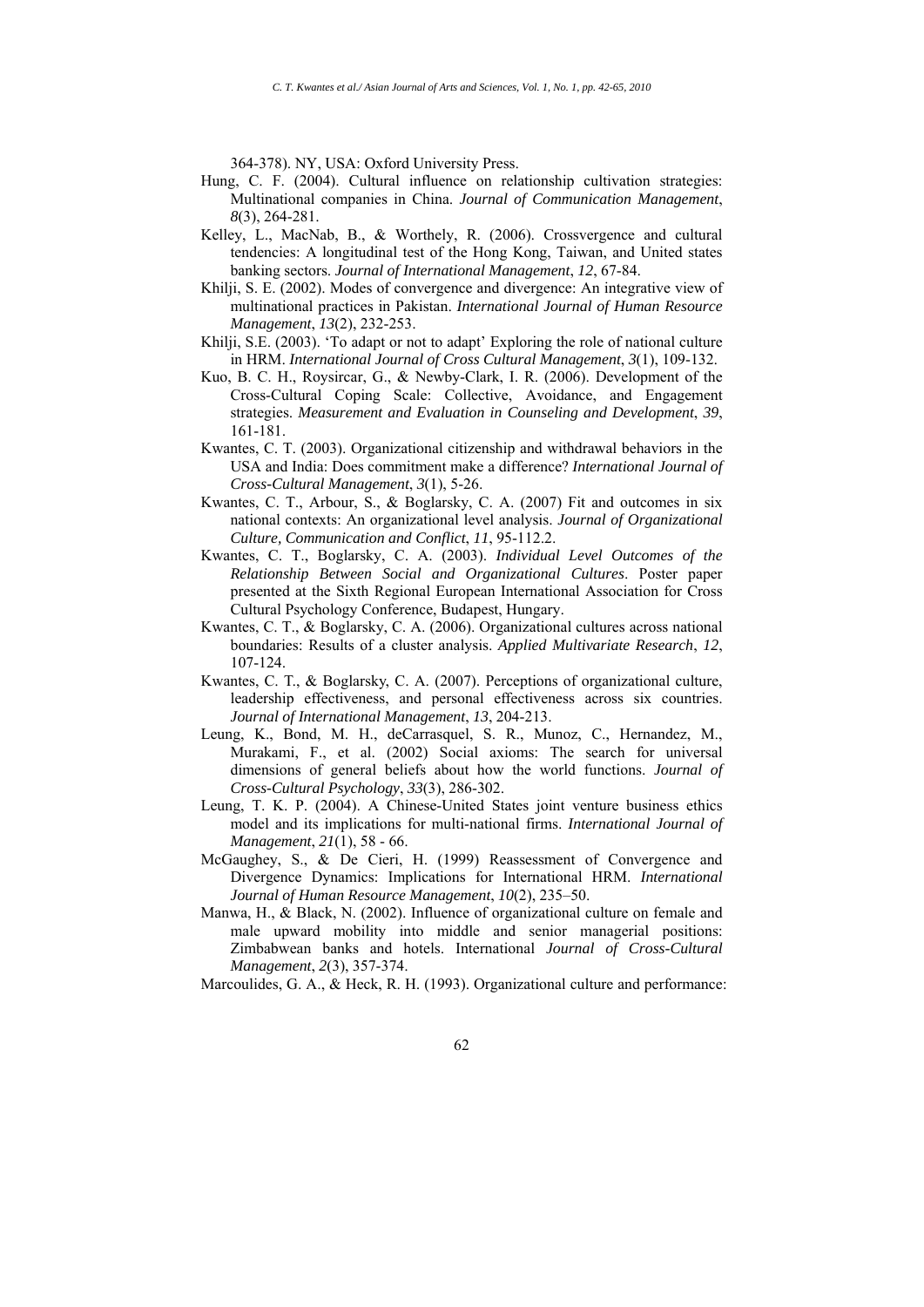Proposing and testing a model. *Organization Science*, *4*, 209-225.

- Martin, J. (2002). *Organizational Culture: Mapping the Terrain*. Thousand Oaks, CA, USA: Sage Publications.
- Nunally, J .C. (1967). *Psychometric theory*. New York, USA: McGraw-Hill.
- Nunally, J. C. (1978) *Psychometric Theory*. (2nd ed.). New York, USA: McGraw-Hill.
- O'Reilly, C., Chatman, J., & Caldwell, D. (1991). People and organizational culture: A profile comparison approach to assessing person-organization fit. *Academy of Management Journal*, *34*(3), 487-516.
- Redding, S., & Hsiao, M. (1990). An empirical study of overseas Chinese managerial ideology. *International Journal of Psychology*, *25*(5-6), 629-641.
- Redding, G., Wong, Y. Y. (1986) The psychology of Chinese Organizational Behavior. In M. H. Bond (Ed.), *The psychology of the Chinese people* (pp. 267-295). NY, USA: Oxford University Press.
- Robert, C., Probst, T. M., Martocchio, J. J., Drasgow, & Lawler, J. J. (2000). Empowerment and continuous improvement in the United States, Mexico, Poland, and India: Predicting fit on the basis of the dimensions of power distance and individualization. *Journal of Applied Psychology*, *85*(5), 643-658.
- Rosen, M. (1991). Scholars, travelers, thieves: On concept, cunning and method in organizational ethnography. In P.J. Frost, L.F. Moore, M.R. Lewis, C.C. Lundberg, & J. Martin (Eds). *Reframing Organizational Culture* (pp. 271-284). Thousand Oaks, CA, USA: Sage Publications.
- Rousseau, D. M. (1990). Normative beliefs in fund-raising organizations: Linking culture to organizational performance and individual responses. *Group & Organization Studies*, *15*(4), 448-460.
- Sackmann, S. (1991). Uncovering culture in organizations. *Journal of Applied Behavioral Science Special Issue: Methods for research and intervention with organizations*, *27*(3), 295-317.
- Schein, E. H. (1992). *Organizational Culture and Leadership*. (2nd ed.). San Francisco, CA, USA: Jossey-Bass.
- Schneider, W. (1995). Productivity improvement through cultural focus. *Consulting Psychology Journal: Practice and Research*, *47*(1), 3-27.
- Schwartz, S. H. (1994). Cultural dimensions of values: Toward an understanding of national differences. In U. Kim, H. C., Triandis, C. Kagiticibasi, S. C. Choi, and G. Yoon (Eds.), *Individualism and Collectivism: Theory, method, and application* (pp. 85-119). Thousand Oaks, CA,USA: Sage.
- Sethi, S. P. (1999). Codes of conduct for multinational corporations: An idea whose time has come. *Business and Society Review*, *104*(3), 225-241.
- Smith, P. B., & Wang, Z. M. (1996). Chinese leadership and organizational structures. In M. H. Bond (Ed.). *The Handbook of Chinese Psychology* (pp. 322-337). NY, USA: Oxford University Press.
- Szumal, J. L. (2001). *The reliability and validity of the OEI*. Arlington Heights, IL, USA: Human Synergistics©/Center for Applied Research.
- Tabachnick, B. G., & Fidell, L. S. (1989). *Using multivariate statistics* (2nd ed.). New York, USA: HarperCollins.
- Tracy, L., & Swanson, G. A. (1993). Application of living systems theory to the study of management and organizational behavior. *Behavioral Science*, *38*(3),
	- 63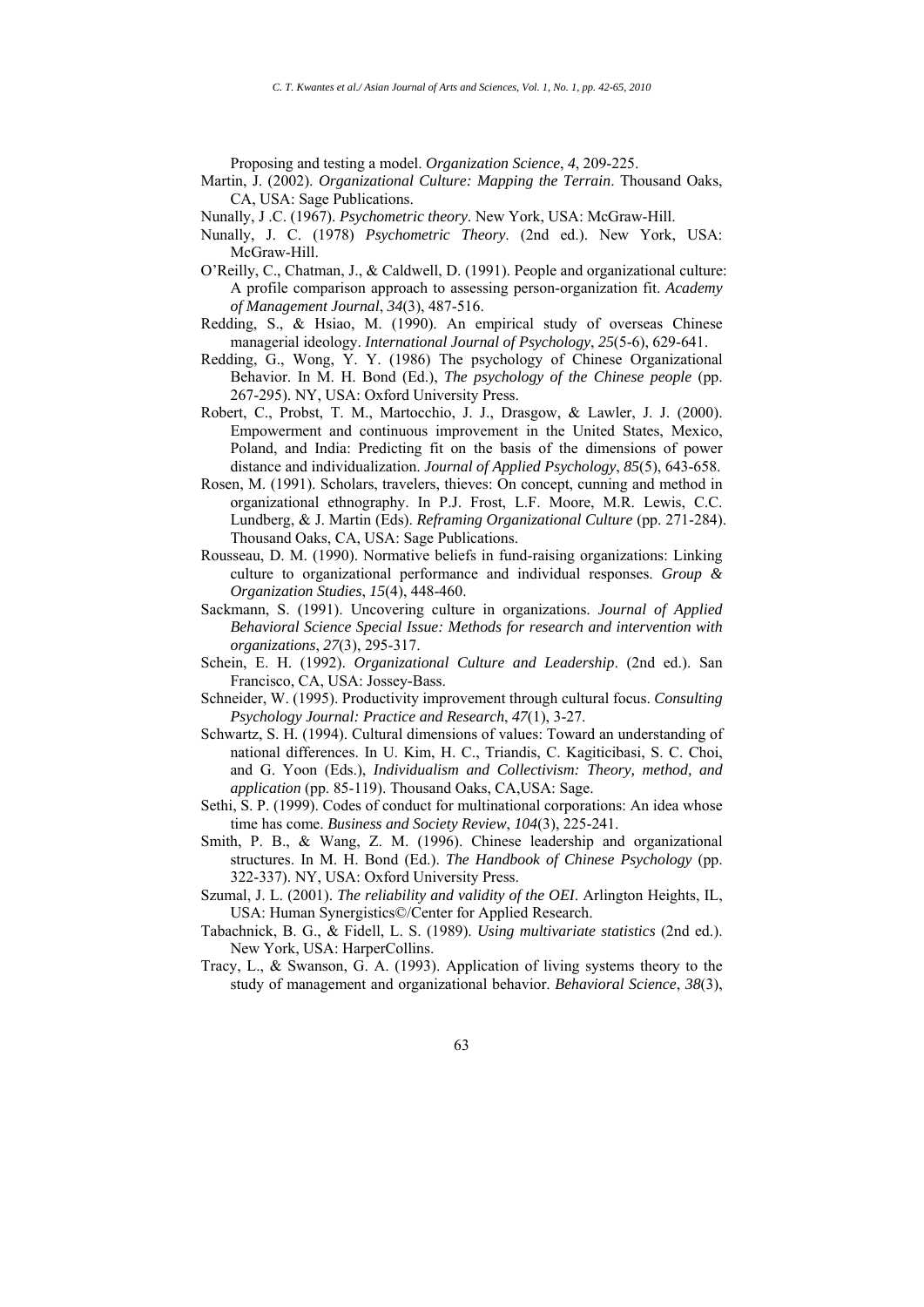218-231.

- Triandis, H. C. (1994). *Culture and Social Behavior*. New York, NY, USA: McGraw-Hill.
- van de Vijver, F., & Leung, K. (1997). Methods and data analysis of comparative research In J. W. Berry, Y. H. Poortinga, and J. Pandey (eds.), *Handbook of cross-cultural psychology* (pp. 257-301). Boston, MA, USA: Allyn & Bacon.
- Vancouver, J. (1996). Living systems theory as a paradigm for organizational behavior: understanding humans, organizations, and social processes. *Behavioral Science*, *41*(3)*.* [retrieved from Database: Academic Search Premier, May 04, 2004]
- Vandenberghe, C. (1999). Organizational culture, person-culture fit, and turnover: A replication in the health care industry. *Journal of Organizational Behavior*, *20*(2), 175-184.
- Williams, A., Dobson, P., & Walters, M. (1993). *Changing Culture: New Organizational Approaches* (2nd ed.). London, England, UK: Institute of Personnel Management.
- Yang, K. S. (1981). The personality and behavior of a Chinese: Formation and change. *Journal of Chinese Psychology*, *23*(X), 39-55.
- Yang, K. S. (1992) Chinese social orientation: From the social interaction perspective. In Yang, K. S. and Yu, A. B. (Eds) *Chinese psychology and behaviour*. Laurel, Taipei, Taiwan.
- Xenikou, A., & Furnham, A. (1996). A correlational and factor analytic study of four questionnaire measures of organizational culture. *Human Relations*, *49*, 349-371.



**Catherine Kwantes** is an associate professor in the Applied Social Psychology program in the Department of Psychology, at the University of Windsor, Ontario, Canada. Her research focuses on organizational culture, work motivation and organizational commitment in an international context. Her teaching is in the areas of diversity, organizational psychology and organizational development. She consults with several multinational organizations on organizational behavior issues in international business. She holds a Master's degree in clinical psychology from Eastern Michigan University and

a master's degree and doctorate in Industrial/Organizational Psychology from Wayne State University.